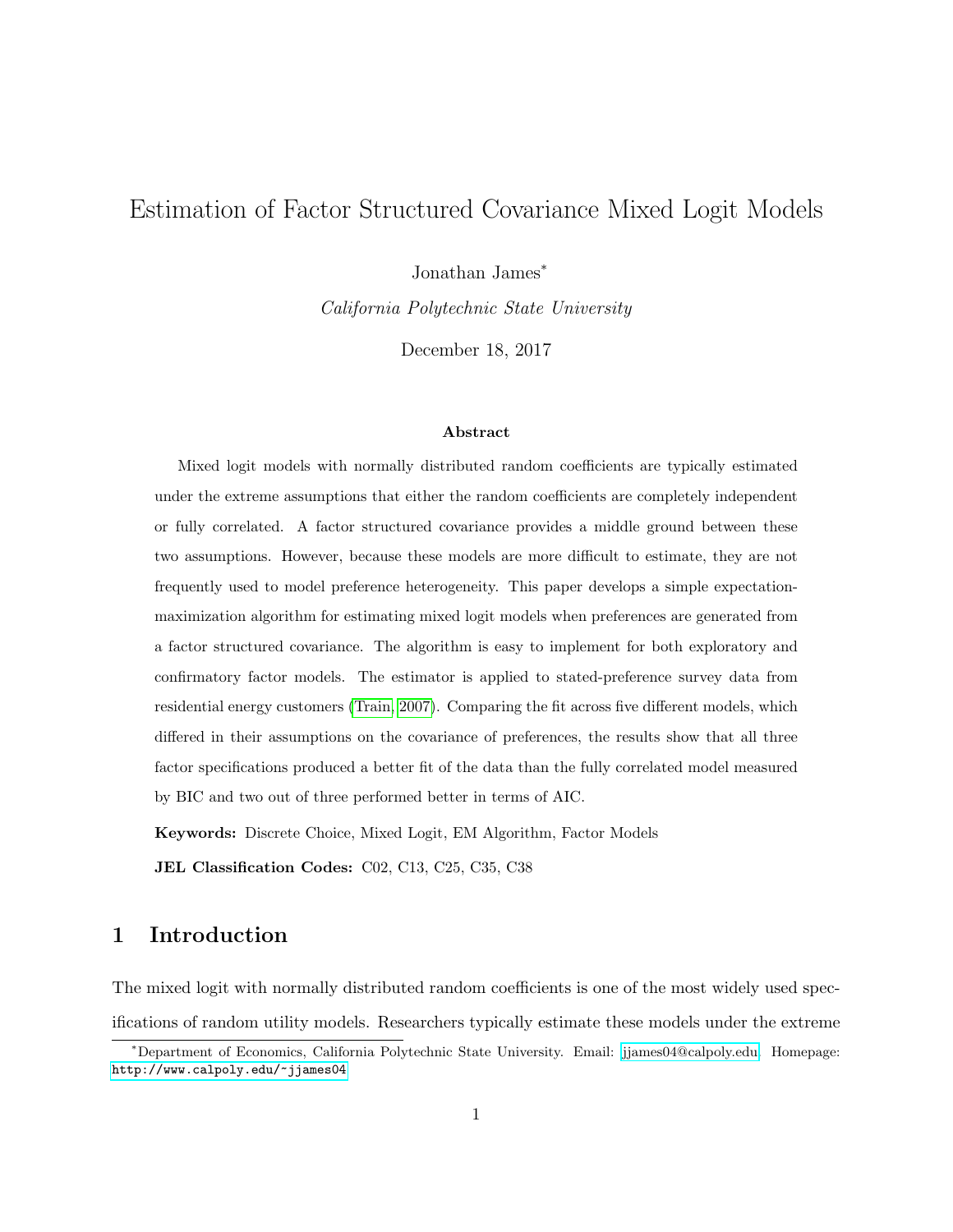assumptions that either the random coefficients are completely independent or fully correlated. While the fully correlated model nests the independence model, the number of parameters in the fully correlated model increases exponentially with the number of random coefficients, causing researchers in some situations to prefer the independence model because of computation time or because the model with fewer parameters performs better on model selection criteria like BIC. For example, [Keane and Wasi](#page-24-0) [\(2013\)](#page-24-0) estimate mixed logit models with normally distributed random coefficient on ten different stated-preference datasets and found that the uncorrelated specification performed better than the correlated specification using BIC in the majority of the datasets.

Although infrequently considered, a range of alternative models exists between the uncorrelated and fully correlated random coefficients logit. One intuitive alternative for modeling correlation in preferences is with a factor structured covariance. Factor models are used extensively in the social sciences to study correlated random variables and have been applied to modeling preference heterogeneity in discrete choice models in [Elrod and Keane](#page-24-1) [\(1995\)](#page-24-1), [Keane and Wasi](#page-25-1) [\(2012\)](#page-25-1) and [Fiebig et al.](#page-24-2) [\(2010\)](#page-24-2). In these models, individual preferences over product attributes are a function of a low-dimensional number of latent factors, which generates correlation in individual preferences. Factor models have a number of desirable benefits that extend naturally to modeling preferences. First, these models have substantially fewer parameters than models with a full covariance matrix. For example, with 10 product characteristics, a full covariance matrix contains 55 parameters while the covariance with a single factor is represented with only 20 parameters. Second, factor models offer a more parsimonious decomposition of preferences, where a large number of preferences over product attributes can be described by a handful of factors, which helps reveal the main features of the data. Finally, the factor structure is extremely flexible. Not only can researchers choose the number of factors to consider with exploratory factor analysis but also test hypothesis or consider model driven or theory based restrictions on the covariance through confirmatory factor analysis.

Despite the benefits, factor structured covariances are rarely used in mixed logit models in part due to their computational complexity. Like all mixed logit models, estimating a model with a factor structured covariance requires the maximization of an integrated likelihood function. However, maximization of the log-likelihood with a factor structured covariance is extremely slow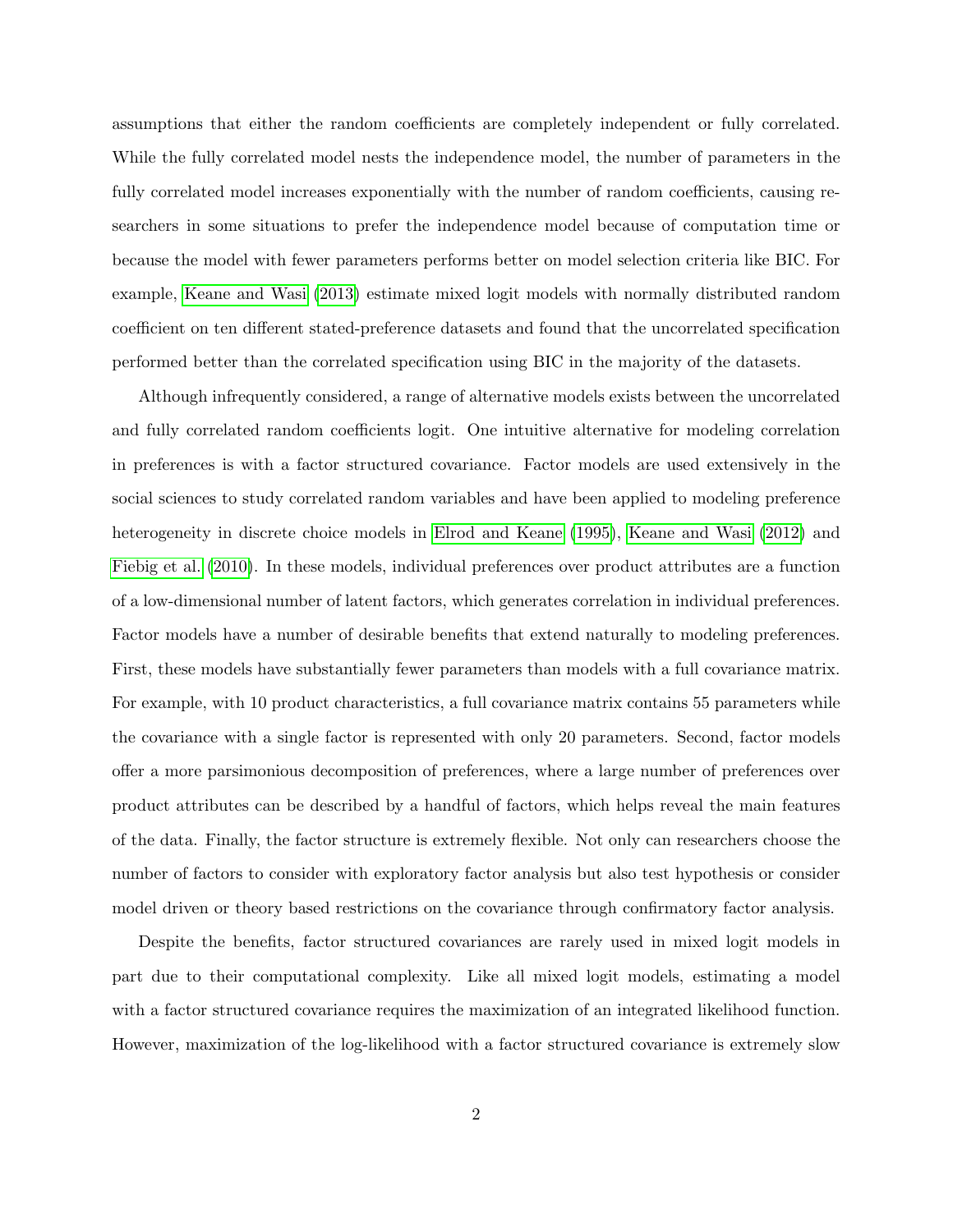with quasi-Newton methods because the gradient of the log-likelihood is difficult to take analytically and optimization must rely on much slower numerical gradients.<sup>[1](#page-2-0)</sup> The main issue is that in the fully correlated model there exists a mapping between the model parameters and the Cholesky components of the preference covariance matrix, facilitating a reformulation of the likelihood in terms of the Cholesky components where analytical gradients can be taken over these parameters. In the case of the factor structured covariance there is no mapping between the model parameters and the Cholesky components of the preference covariance matrix, so numerical gradients are typically the only option.

The contribution of this paper is to develop a simple estimator for factor structured covariance mixed logit models that can be used to estimate both exploratory and confirmatory factor models. The estimator is an extension of the expectation-maximization (EM) algorithms developed in [Train](#page-25-0) [\(2007\)](#page-25-0) and [Train](#page-25-2) [\(2008\)](#page-25-2). These papers show that mixed logit models can be easily estimated by taking draws from the mixing distribution and then updating the moments of the mixing distribution by computing weighted averages of the draws. Repeating this simple process yields maximum likelihood estimates of the model parameters. Given that the EM algorithm is widely used to estimate factor models [\(Rubin and Thayer, 1982\)](#page-25-3), the algorithm in [Train](#page-25-0) [\(2007\)](#page-25-0) can be easily modified to allow for factor structured covariances. The algorithm easily generalizes to any factor structure without the need to derive or code problem specific gradients.

The algorithm is applied to the stated-preference survey on residential energy customers in [Train](#page-25-0) [\(2007\)](#page-25-0). In this data, customers are asked to make choices when faced with different energy pricing options and providers. While the fully correlated model performs better than the independence model, both a 1-factor and 2-factor model perform better in terms of BIC than the fully correlated model, providing evidence that correlation in preferences may be a function of a lower dimensional number of factors. To gain further insight into the structure of preferences, a confirmatory factor analysis is performed to test the hypothesis that consumer preference over the six attributes in the data set are a function of only two latent variables: a preference over the price components and

<span id="page-2-0"></span><sup>&</sup>lt;sup>1</sup>In the influential paper, [Fiebig et al.](#page-24-2) [\(2010\)](#page-24-2) kindly provide MATLAB code for a number of mixed logit specifications with alternative covariance structures, which includes a factor analytic structure that relies on numerical gradients.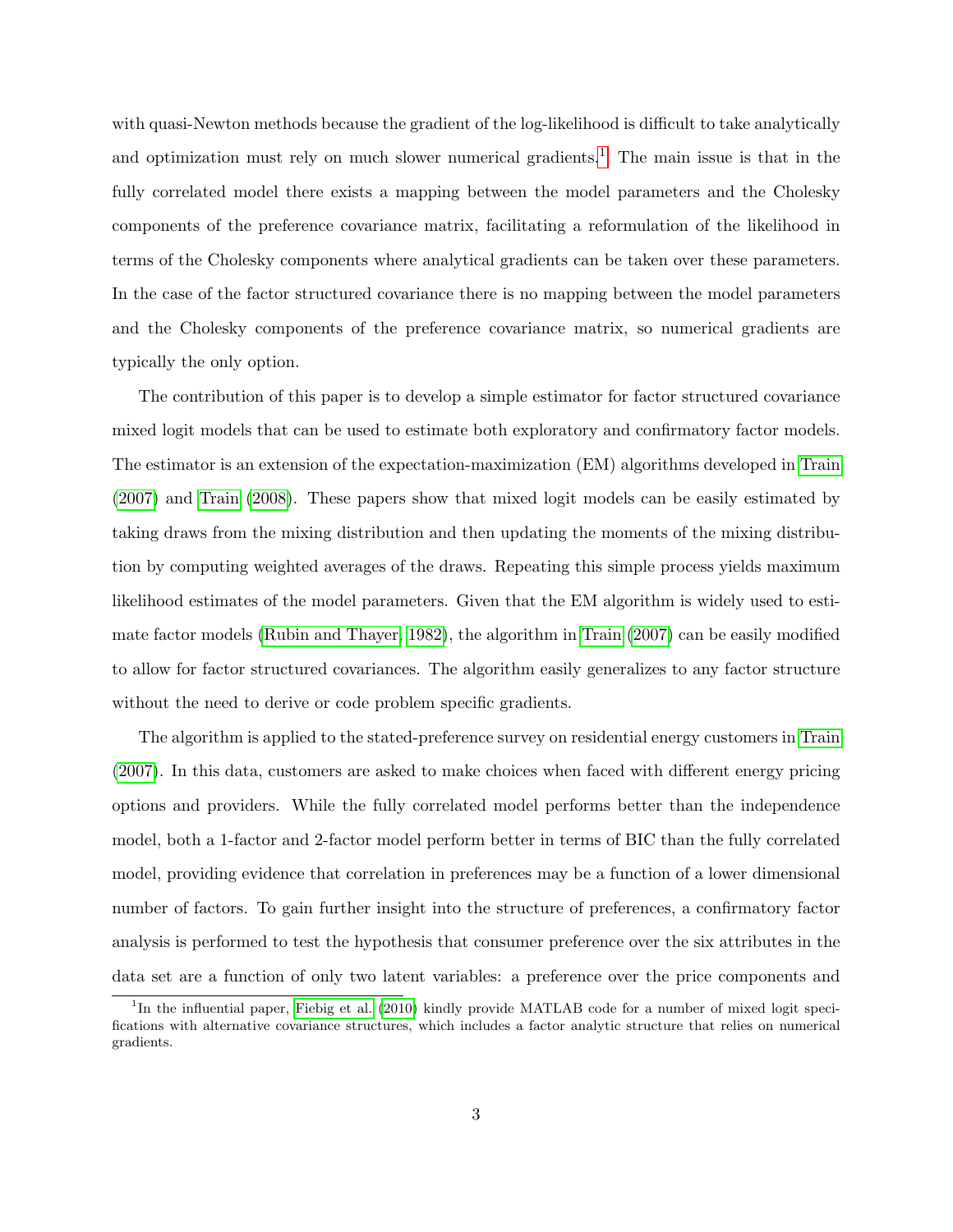a preference over the supplier components. The results show that this theory based specification substantially outperforms all of the other models in part because it explains nearly the same amount of variation in the data with fewer parameters.

The remainder of the paper is organized as follows. Section [2](#page-3-0) describes the mixed logit model with a factor structured covariance matrix. Section [3](#page-5-0) discusses an example of a factor structured covariance using the model in [Train](#page-25-0) [\(2007\)](#page-25-0) and discusses the shortcomings of current estimation methods. Section [4](#page-8-0) outlines the EM algorithm to estimate the model. Section [5](#page-18-0) studies the performance of the algorithm with stated-preference data. Finally, Section [6](#page-23-0) concludes.

## <span id="page-3-0"></span>2 Factor Structured Covariance Mixed Logit Model

In a mixed logit model, if consumer i chooses product j in choice situation t they obtain utility  $U_{ijt} = x'_{ijt}\beta_i + \varepsilon_{ijt}$ . Where  $x_{ijt}$  are the observed characteristics of product j,  $\beta_i$  are individual i's preferences over the product characteristics, and  $\varepsilon$  is an i.i.d random utility shock. Individual preferences are unobserved but are drawn from some known distribution  $f(\cdot)$  that is parameterized by unknown  $\Psi$ , i.e.,  $\beta_i \sim f(\beta|\Psi)$ . The goal of estimation is to recover maximum likelihood estimates of the parameters of the mixing distribution  $\hat{\Psi}$ . Since preferences are not observed, the likelihood of the observed data is written conditional on a given value of preferences and then integrated over the full distribution using  $f(.)$ . Assuming there are J products to choose from and assuming  $\varepsilon$  is distributed type-I extreme value, the probability that i choose j in choice situation t given preferences  $\beta$  has the familiar logit expression,  $P_{ijt}(\beta) = \exp(\frac{x'_{ijt}}{\beta})/(\sum_{j'=1}^{J} \exp(\frac{x'_{ij't}}{\beta}))$ . Letting  $y_{ijt} = 1$  if i chooses j in choice situation t and zero otherwise and assuming T choice situations, the likelihood of i's choices conditional on preferences  $\beta$  is given as

<span id="page-3-1"></span>
$$
L_i(\beta) = \prod_{t=1}^T \prod_{j=1}^J [P_{ijt}(\beta)]^{y_{ijt}} = \prod_{t=1}^T \prod_{j=1}^J \left[ \frac{\exp(x'_{ijt}\beta)}{\sum_{j'=1}^J \exp(x'_{ij't}\beta)} \right]^{y_{ijt}}
$$
(1)

Given n observations, the log-likelihood function is constructed by integrating the conditional likelihoods and summing over individuals:  $LL(\Psi) = \sum_{i=1}^{n} \ln(\int L_i(\beta) f(\beta | \Psi) d\beta)$ .

In the normally distributed random coefficients logit,  $f(\cdot)$  is the probability density function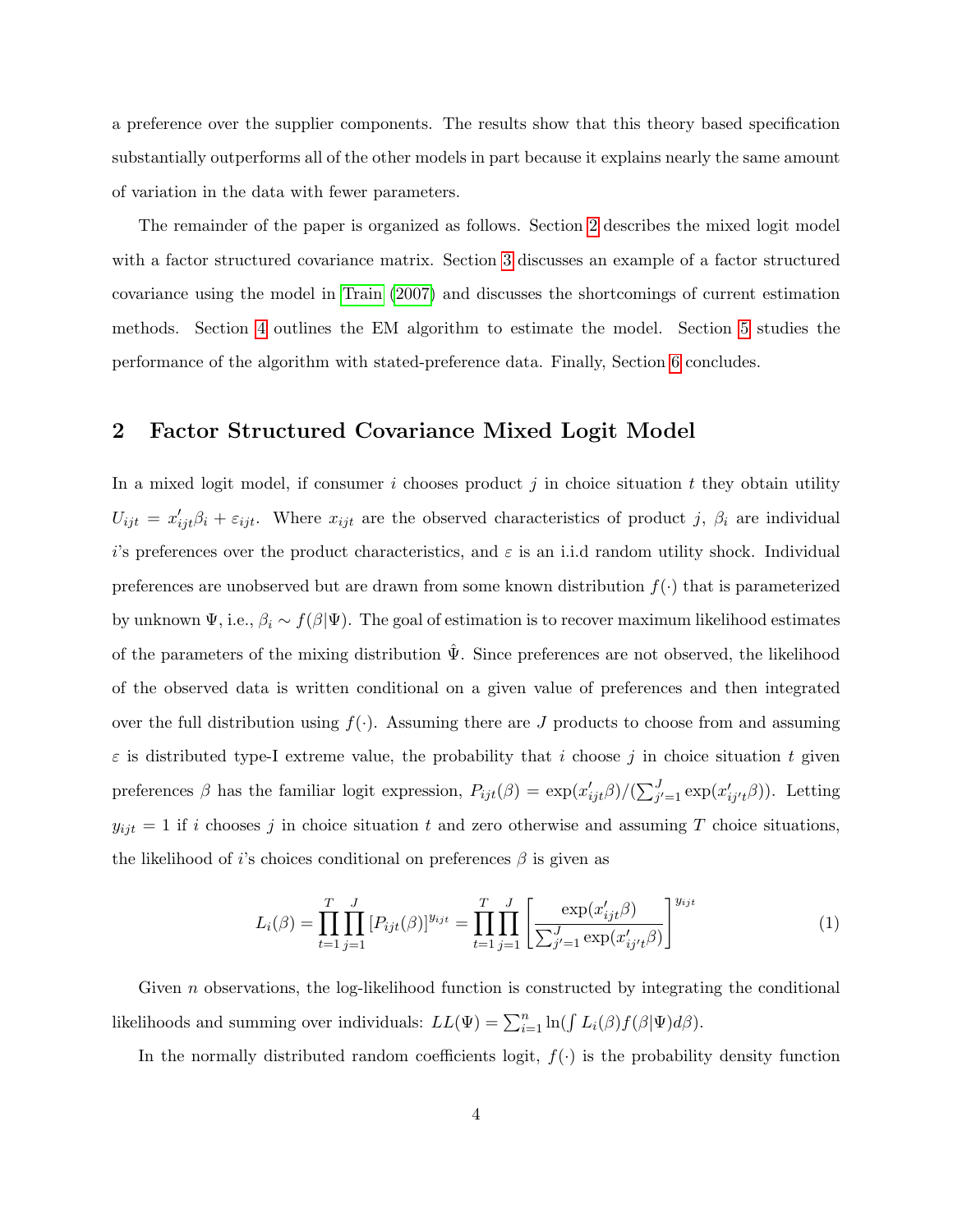of a multivariate normal distribution with mean  $\gamma$  and covariance  $\Sigma$ , i.e.  $\Psi = {\gamma, \Sigma}$ . Letting K denote the dimension of x, if preferences are assumed to be uncorrelated, then  $\Sigma$  is diagonal and the model contains  $2 \times K$  parameters. If preferences are assumed to be fully correlated then  $\Sigma$  is a symmetric positive definite matrix and the model contains  $2 \times K + (K^2 - K)/2$  parameters.

A factor structured covariance offers an alternative way to model correlation in preferences and has been suggested by [Fiebig et al.](#page-24-2) [\(2010\)](#page-24-2) (footnote 23) as a compromise between the extreme assumptions of either uncorrelated or fully correlated preferences. Let  $\theta_i$  denote an  $M \times 1$  latent factor vector with  $M \ll K$ . The unobserved preferences for attribute  $k \in \{1, 2, ..., K\}$  is assumed to be a linear function of the factors and a preference residual,  $\beta_{ik} = \gamma_k + \lambda'_k \theta_i + \eta_{ik}$ . Where  $\lambda_k$ are the factor loadings and  $\eta$  is the preference residual which is uncorrelated with the factors and the other preference residuals, i.e.  $Cov(\theta, \eta_k) = 0$  for all k and  $Cov(\eta_k, \eta_{k'}) = 0$  for all  $k \neq k'$ . The factors are assumed to be distributed multivariate normal with mean zero and covariance matrix  $\Delta, \theta_i \sim N(0, \Delta)$ , and the preference residual for attribute k is normally distributed mean zero and attribute specific variance  $\omega_k^2$ ,  $\eta_{ik} \sim N(0, \omega_k^2)$ . Since  $\theta$  and  $\eta$  are both mean zero,  $\gamma_k$  represents the mean value of preferences in the population, as was the case with the fully correlated model. Letting  $\gamma$  be the vector of preference means,  $\Lambda$  be the matrix of factor loadings, where the kth row contains  $\lambda'_k$ , and  $\eta_i = [\eta_{i1} \quad \eta_{i2} \quad \cdots \quad \eta_{iK}]'$  be the vector of preference residuals, then the vector of unobserved preferences for individual *i* is given by  $\beta_i = \gamma + \Lambda \theta_i + \eta_i$ , which is a draw from the multivariate distribution  $\beta_i \sim N(\gamma, \Lambda \Delta \Lambda' + \Omega)$ . Where  $\Omega$  is a diagonal matrix with  $\omega_k^2$  in the kth row and kth column.

There are two approaches to factor models. In the first approach, exploratory factor models, the researcher places no *a priori* restrictions on the loadings  $\Lambda$ , which imposes no assumptions on the relationship between the factors and preferences. In this case, for identification, the factors are assumed to be uncorrelated and have unit variance, which normalizes  $\Delta$  to the  $M \times M$  identity matrix I,  $\theta_i \sim N(0, I)$ . In maximum likelihood estimation, the factor loadings are chosen to explain as much of the variation in the data as possible, under the restriction that preferences are only correlated through the low-dimensional factors. With an M-factor model, there are only  $2 \times K + K \times M$  parameters, which requires drastically fewer parameters than a model with a full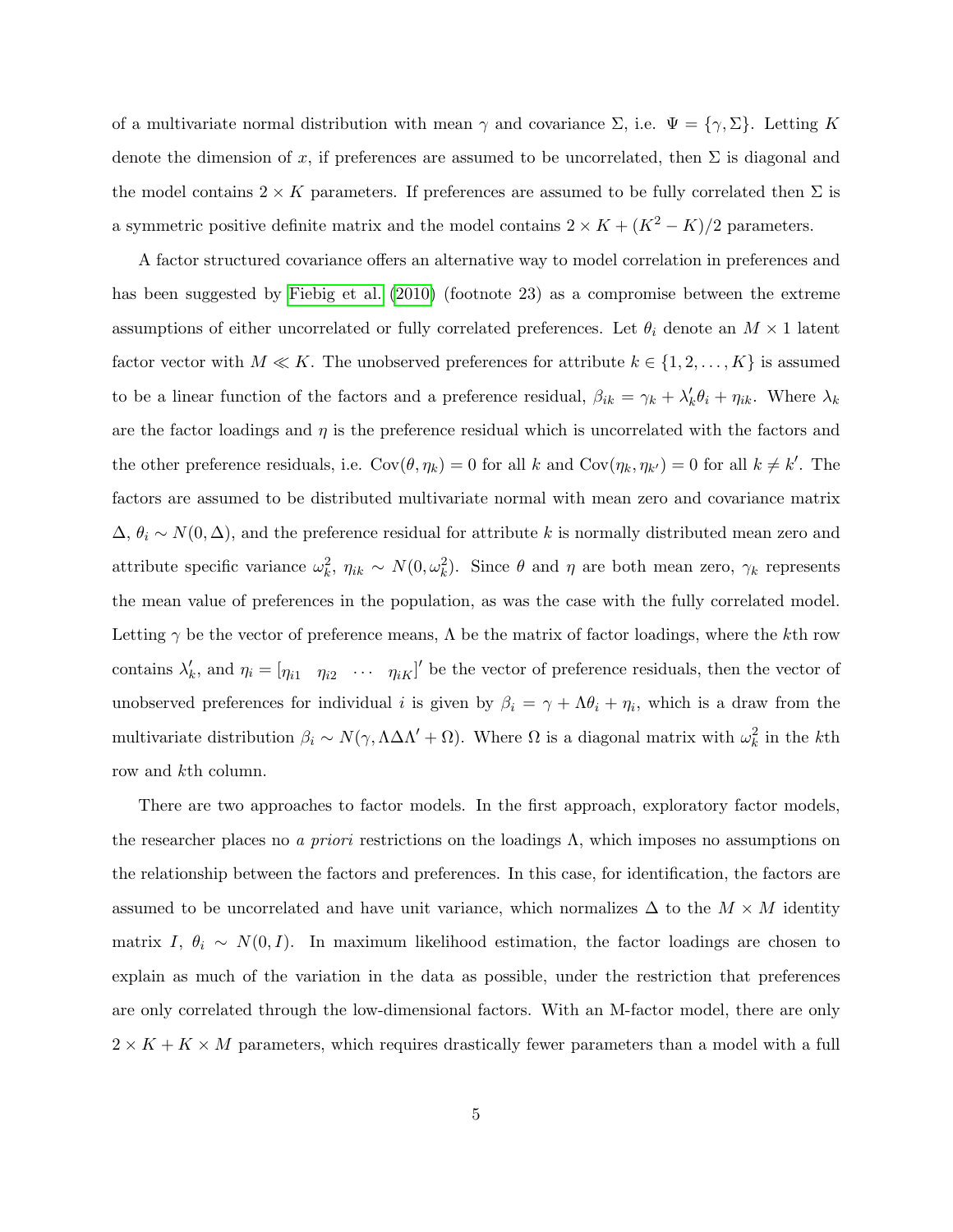covariance.[2](#page-5-1) For example, with 20 product characteristics the fully correlated model contains 230 parameters, while a 2-factor model only contains 80.

The second approach to factor models is confirmatory factor analysis. In these models, the covariance of the factors is assumed to be unconstrained and the researcher places a priori restrictions on the factor loadings by fixing some to zero. These zeros control how the factors map to preferences. This class of factor models offer a tremendous amount of leeway to impose structure on the preference model, where the researcher not only chooses the number of factors but also which factors will load on which preferences. The normalizations required to identify these models are discussed in the next section.

### <span id="page-5-0"></span>3 Example

To illustrate the use of a factor structured covariance and motivate the estimator, we consider the residential energy customer data studied in [Train](#page-25-0) [\(2007\)](#page-25-0), which is also used in [Huber and](#page-24-3) [Train](#page-24-3) [\(2001\)](#page-24-3) and [Revelt and Train](#page-25-4) [\(1999\)](#page-25-4), as an application. In this model, individual customers make choices among four possible residential energy suppliers where each supplier is represented by six attributes. The first three attributes describe the pricing arrangements, which are mutually exclusive, where suppliers offered either fixed pricing, time of day pricing, or seasonal pricing. The type of pricing arrangement as well as the prices charged are represented by the variables  $pf$ , a fixed kWh price, tod, stated prices that differed by time of day, and seas, stated prices that differed by season. Attributes four and five describe the status of the supplier, which included loc, an indicator if they where a local utility, and  $wk$ , an indicator if they were a well-known company other than the local utility. The final attribute was contract length, cl, which stated how long the supplier was obligated to provide service at the stated price and price arrangement.

A customer is described by a vector of preferences over these six attributes  $\beta_i = [\beta_i^{pf}]$  $\begin{matrix} p f & \beta_i^{tod} & \beta_i^{seas} & \beta_i \end{matrix}$ loc  $i$   $\beta_i^{wk}$   $\beta$ The objective of the factor structure is to reduce the relationship of these preferences to a lowerdimensional vector of factors. In a confirmatory factor model, the researcher brings to the model outside information to place more structure on the factors by setting some of the loadings to be

<span id="page-5-1"></span><sup>&</sup>lt;sup>2</sup>K parameters each for  $\gamma$  and  $\Omega$  and  $K \times M$  parameters in the  $\Lambda$  matrix.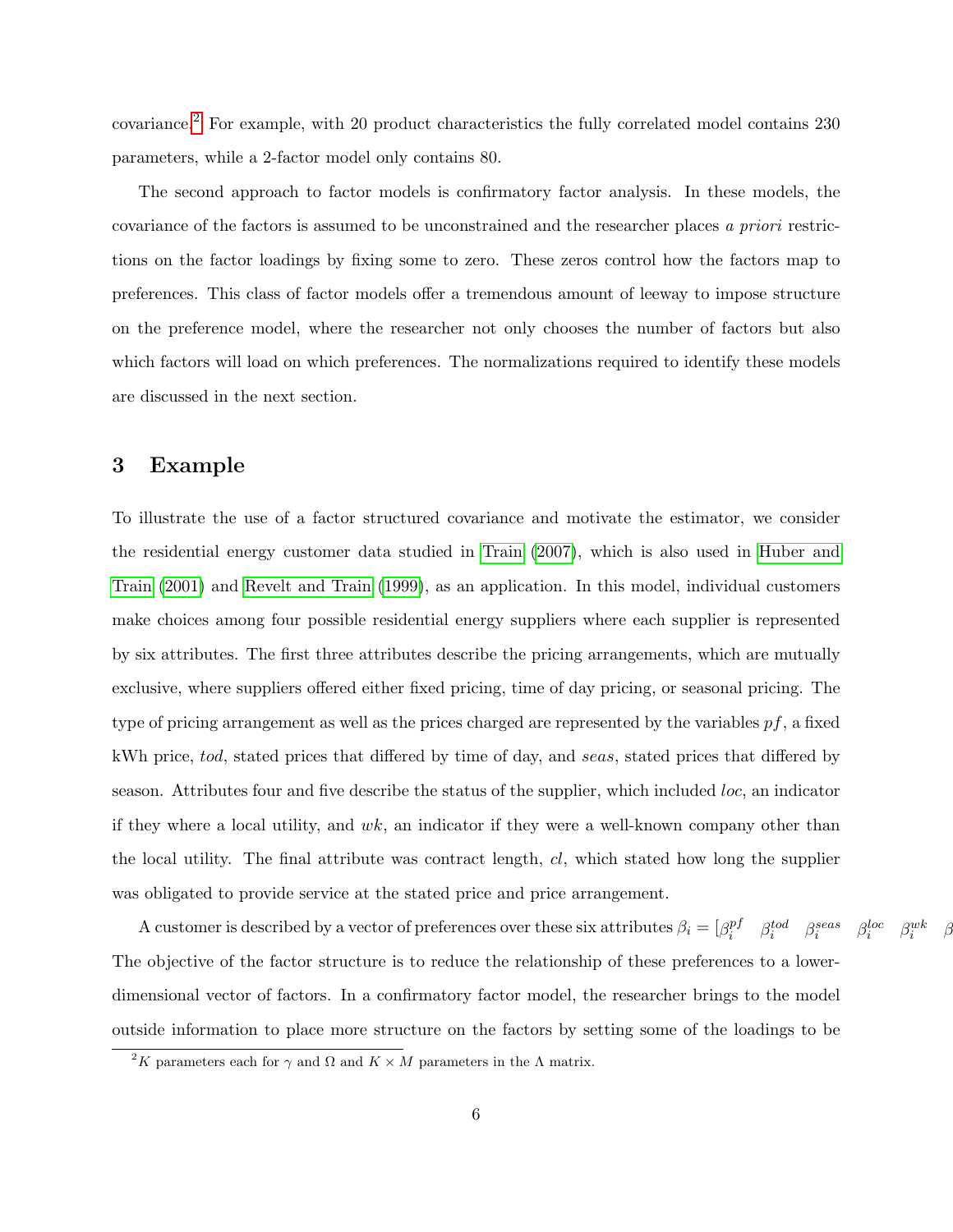zero. This approach can be viewed as making the factors more interpretable, which address one of the main criticisms of exploratory factor models. In random utility models, one possibility is to stratify the factors along the same dimension as the natural stratification of the attributes. Let  $\theta_i = [\theta_i^{pricing}$  $\small \begin{array}{cl} {pricing} \ {e^{supplier}} \end{array}$  $\int_{i}^{supplier}$  be a vector of latent factors with the first factor representing individual i's responsiveness to attributes related to pricing and the second factor representing their responsiveness to attributes related to the supplier. The preferences relating to price  $(pf, tod, and seas)$ will only load on the first factor and the preferences relating to the supplier  $(loc$  and  $wk)$  will only load on the second factor, while the remaining attribute, cl, will load on both since it is not clear a priori to which stratification this attribute belongs. Under these assumptions, the preferences are a linear function of the factors plus an independent preference error,  $\eta$ , and represented by the system of equations:

$$
\beta_i = \begin{bmatrix} \beta_i^{pf} \\ \beta_i^{tod} \\ \beta_i^{lead} \\ \beta_i^{loc} \\ \beta_i^{loc} \\ \beta_i^{ub} \\ \beta_i^{cd} \\ \beta_i^{cd} \\ \beta_i^{cd} \\ \end{bmatrix} = \gamma + \begin{bmatrix} \lambda_1^{pf} & 0 \\ \lambda_1^{tod} & 0 \\ \lambda_1^{ted} & 0 \\ 0 & \lambda_2^{loc} \\ 0 & \lambda_2^{loc} \\ \lambda_1^{cd} & \lambda_2^{cd} \\ \end{bmatrix} \theta_i + \begin{bmatrix} \eta_i^{pf} \\ \eta_i^{tod} \\ \eta_i^{local} \\ \eta_i^{loc} \\ \eta_i^{abc} \\ \eta_i^{cd} \\ \end{bmatrix} = \gamma + \Lambda \theta_i + \eta
$$

While it may appear that this specification precludes any relationship between  $\beta_i^{p}$  $i$ <sup>pf</sup> and  $\beta_i^{loc}$ because these preferences load on different factors, this is not true because in the confirmatory factor model, the factors are allowed to be correlated, thus these preferences are related though the correlation of  $\theta_i^{pricing}$  $i^{pricing}$  and  $\theta_i^{supplier}$  $i^{super}_{i}$ . We assume that  $\theta_i \sim N(0,\Delta)$  where  $\Delta$  is a full covariance matrix. Because we are not normalizing the variance of the factors to unity, this model is only identified if we set at least one of the loadings for each of the factors equal to one. In this example we could set  $\lambda_1^{pf} = 1$  and  $\lambda_2^{loc} = 1$ . This model contains 20 parameters, 6 parameters in  $\gamma$  (the preference means), 6 parameters in  $\Omega$  (the variance of the preference residuals), 5 parameters in  $\Lambda$ (the factor loadings), and 3 unique parameters in  $\Delta$  (the covariance of the factors).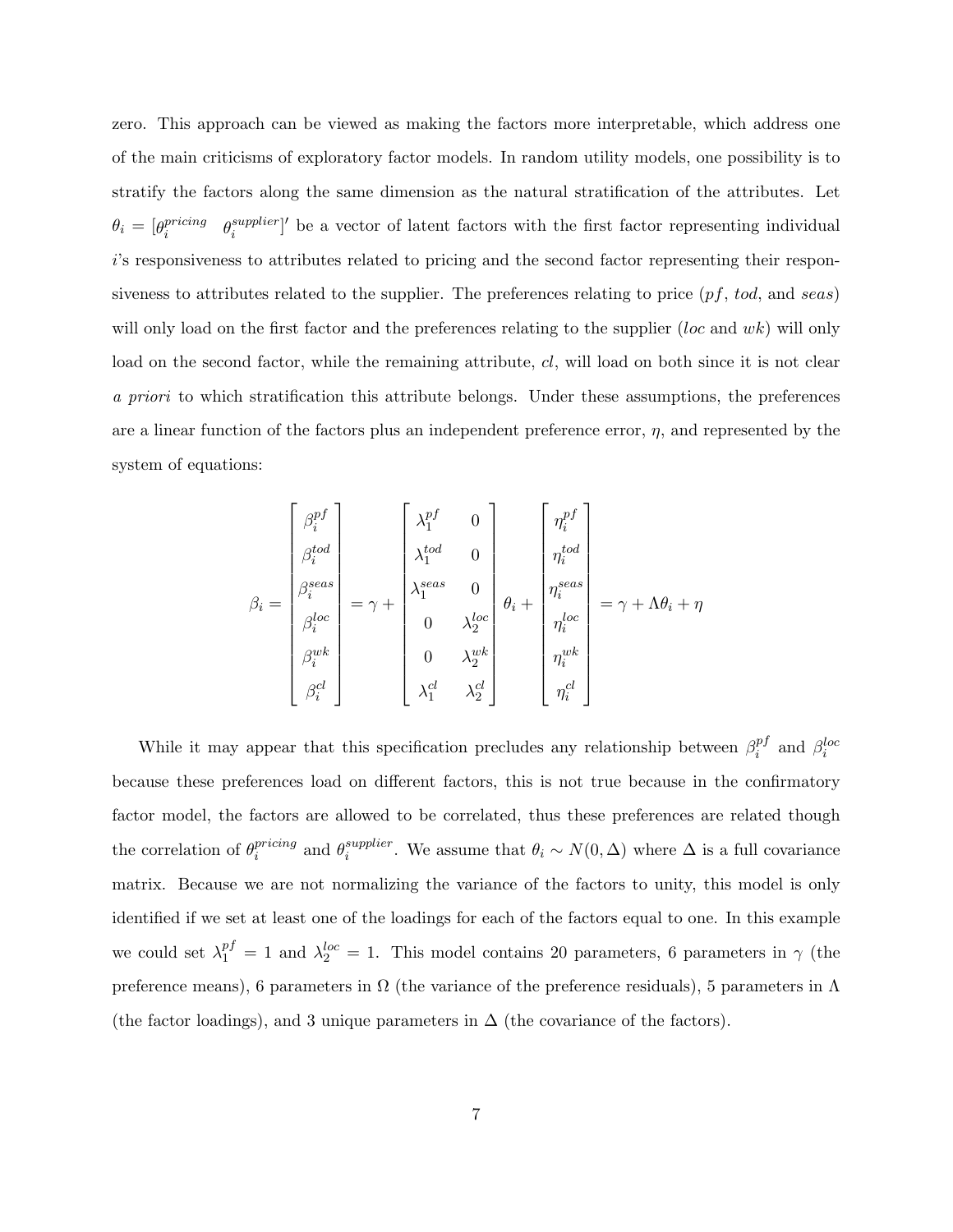### 3.1 Difficulties of Gradient Based Maximum Likelihood Estimation

With a factor structured covariance, preferences are drawn from a  $N(\gamma, \Lambda \Delta \Lambda' + \Omega)$ . Letting  $\Psi \in$  $\{\gamma, \Lambda, \Omega, \Delta\}$  denote the model parameters, the log-likelihood for the factor structured mixed logit model is

$$
LL(\Psi) = \sum_{i=1}^{n} \ln \left( \int_{\beta} L_i(\beta) f(\beta | \gamma, \Lambda \Delta \Lambda' + \Omega) d\beta \right)
$$

Where again  $f(\cdot)$  is the probability density function of a multivariate normal distribution. Similar to all mixed logit models, the integral in this equation does not have a closed form and must be simulated in estimation. The unique challenge to the factor structured mixed logit is that the likelihood cannot be re-written as a function of the Cholesky components of the variance of  $\beta$  as is common in the case of normally distributed random coefficients. This re-parameterization in terms of the Cholesky factors is done to make analytical gradients of the log-likelihood possible to avoid extremely slow numerical approximations to the gradient in estimation. Because there is no mapping between the Cholesky components of the variance of  $\beta$  and the parameters of the model, estimation of the model must rely on slower numerical gradients.

One possible workaround to the lack of analytical gradients is to re-write the log-likelihood to explicitly integrate over both the unobserved preferences as well as the unobserved factors as

$$
LL(\Psi) = \sum_{i=1}^{n} \ln \left( \int_{\beta} \int_{\theta} L_i(\beta) f(\beta | \gamma + \Lambda \theta, \Omega) f(\theta | 0, \Delta) d\theta d\beta \right)
$$

Where  $f(\cdot)$  again is the probability density function of a multivariate normal distribution with  $\beta|\theta \sim N(\gamma + \Lambda\theta, \Omega)$  and  $\theta \sim N(0, \Delta)$ . The variance of both of these random variables can be written as their Cholseky components and all of the parameters of the model can be brought into the logit kernel. While this strategy makes possible analytical gradients, deriving and coding the gradient is much more difficult than conventional normally distributed random coefficients. Given the flexibility of the factor model, with this approach, if the researcher would like to compare different model specifications they may be forced to derive and code many different model specific gradients. Perhaps the greater issue with this approach is that it requires a higher dimensional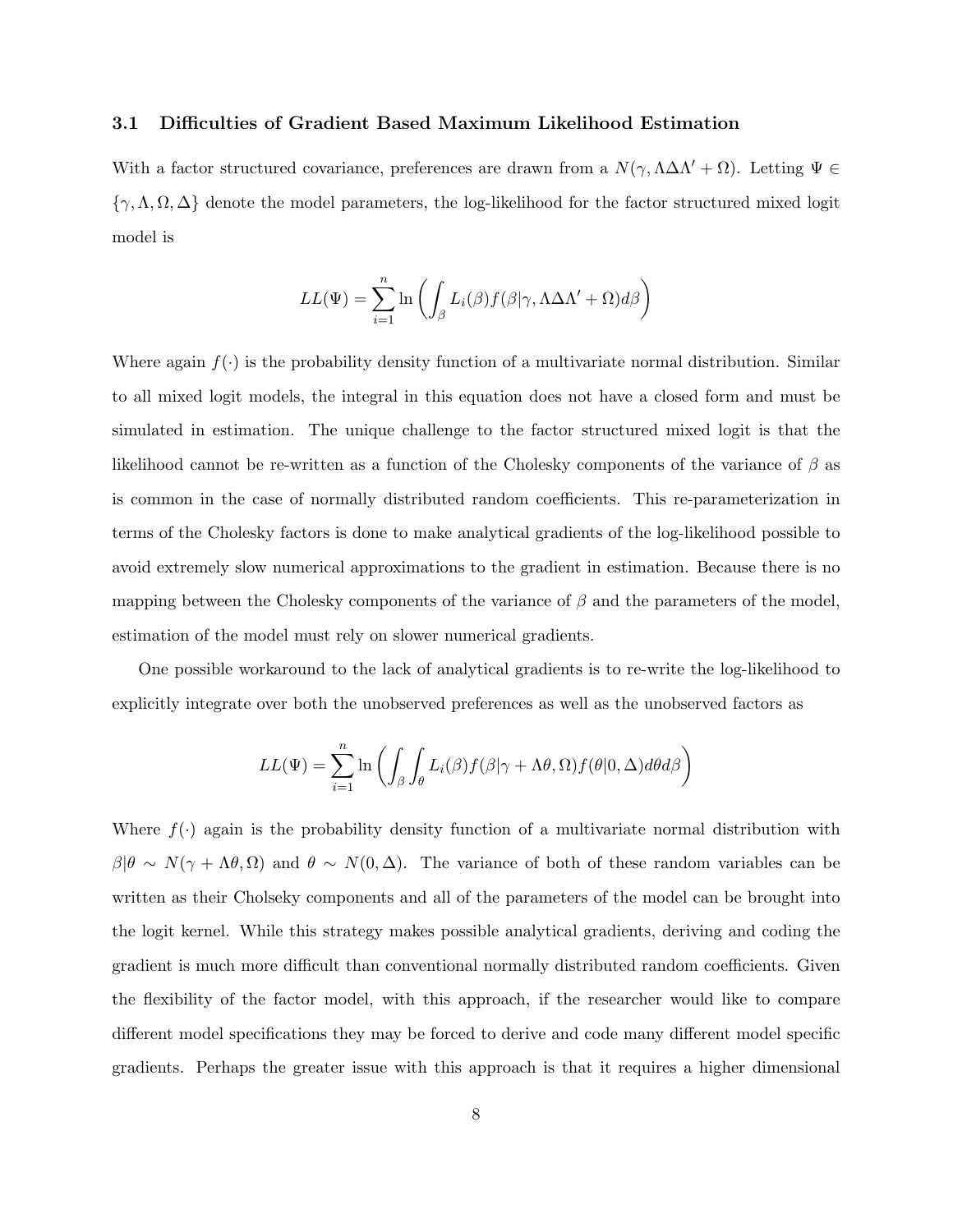integral than the original problem as both  $\beta$  and  $\theta$  must be simulated.

The next section proposes an estimator for factor covariance mixed logit models based on the EM algorithm that avoids numerical and analytical gradients of the original log-likelihood altogether, does not increase the dimension of integration, and can be easily applied to any factor specification with virtually no modification to the algorithm.

### <span id="page-8-0"></span>4 The Estimator

This section outlines an expectation-maximization (EM) algorithm for estimating factor structured covariance mixed logit models. [Train](#page-25-0) [\(2007\)](#page-25-0) demonstrates how the EM algorithm can be use to estimate mixed logit models with normally distributed random coefficients, while [Train](#page-25-2) [\(2008\)](#page-25-2) outlines how the EM algorithm can be used to estimate mixed logit models with a variety of nonparametric mixing distributions. Because the estimator developed in this paper is closely related to these other methods, this section begins with a brief review of current methods that rely on the EM algorithm and then subsequently outlines the proposed algorithm.

### 4.1 Review of EM Algorithm for ML Estimation of Mixed Logit Models

The EM algorithm is an iterative procedure that is initialized with starting values,  $\Psi^{(0)}$ . Rather than directly maximizing the log-likelihood function  $LL(\Psi)$ , the EM algorithm forms a surrogate function  $Q(\Psi|\Psi^{(0)})$  that satisfies a tangency condition,  $LL(\Psi^{(0)}) = Q(\Psi^{(0)}|\Psi^{(0)})$ , and a bounding condition,  $LL(\Psi) \ge Q(\Psi | \Psi^{(0)})$  for all values of  $\Psi$ . Because of these two conditions, choosing  $\Psi^{(1)} = \argmax_{\Psi} Q(\Psi | \Psi^{(0)})$  necessarily guarantees an improvement in the likelihood, i.e.  $LL(\Psi^{(1)}) \geq$  $LL(\Psi^{(0)})$ . Iterating this process, with  $\Psi^{(m+1)} = \arg \max_{\Psi} Q(\Psi | \Psi^{(m)})$  for  $m = 0, 1, 2, ...$  leads to a local maximum of the log-likelihood function. The algorithm is stopped when the absolute or percentage change in the parameters or log-likelihood is within some pre-specified tolerance. The appeal of the EM algorithm is its simplicity. The surrogate function  $Q(\Psi|\Psi^{(m)})$  is easy to form and more importantly easy to maximize.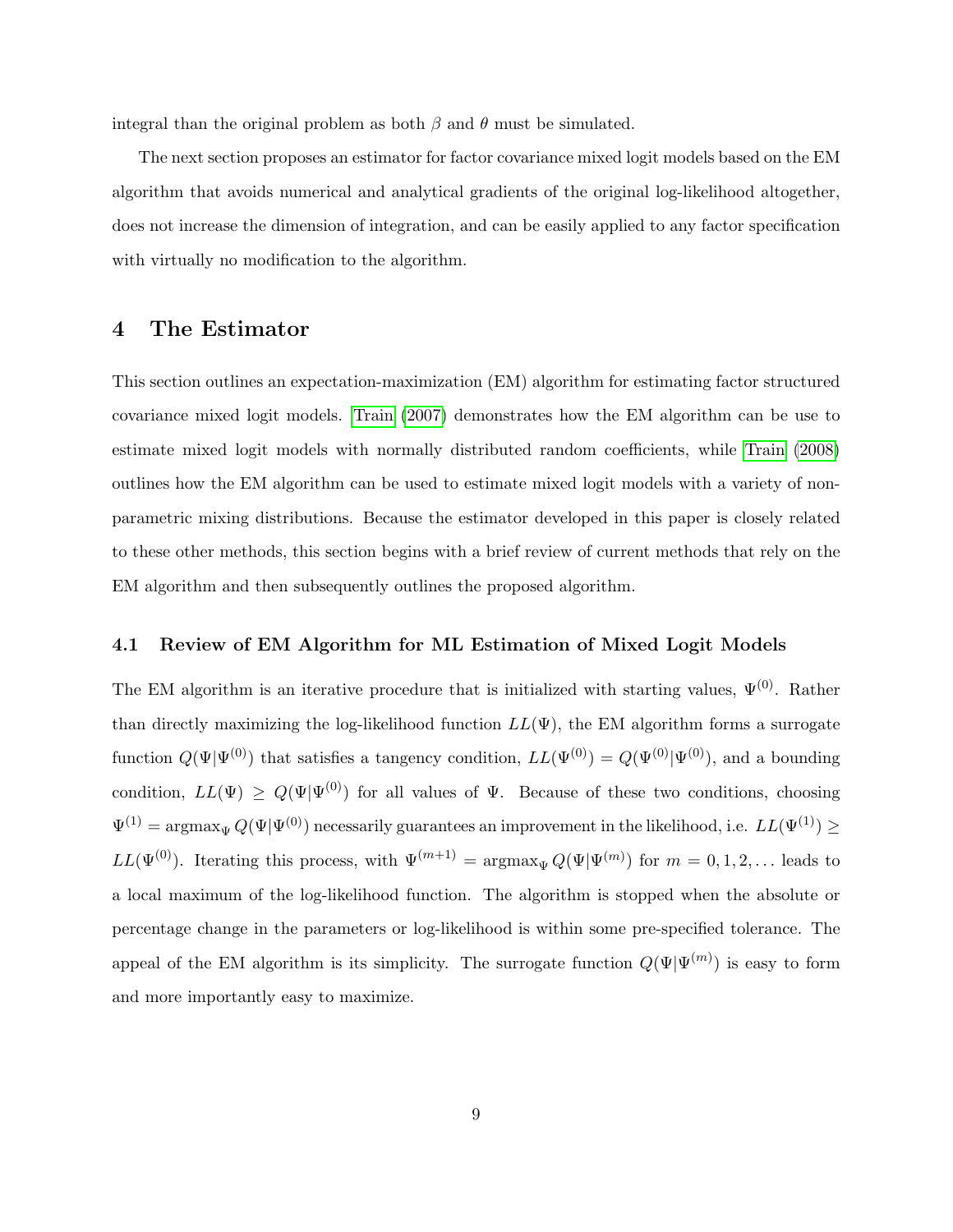For mixed logit models, [Train](#page-25-2) [\(2008\)](#page-25-2) shows that the EM surrogate function is

$$
Q(\Psi|\Psi^{(m)}) = \sum_{i=1}^{n} \int \ln \left[L_i(\beta) f(\beta|\Psi)\right] h_i(\beta|\Psi^{(m)}) d\beta
$$
  
= 
$$
\sum_{i=1}^{n} \int \ln \left[L_i(\beta)\right] h_i(\beta|\Psi^{(m)}) d\beta + \sum_{i=1}^{n} \int \ln \left[f(\beta|\Psi)\right] h_i(\beta|\Psi^{(m)}) d\beta
$$
 (2)

The first term in the surrogate function does not contain  $\Psi$  and drops out in maximization. The second term in the surrogate function is equivalent to the log-likelihood of the mixing distribution parameters,  $\Psi$ , in the case where  $\beta$  is observed, which is typically straightforward to maximize. The only difference from the complete data log-likelihood case is that the surrogate function weights the observed data points using the individual densities  $h_i(\beta|\Psi^{(m)})$ . These densities are defined as the posterior distribution of the unobserved  $\beta_i$ , given individual *i*'s observed choices and the current iterations value of the parameters  $\Psi^{(m)}$  and is defined as

<span id="page-9-0"></span>
$$
h_i(\beta|\Psi^{(m)}) = \frac{L_i(\beta)f(\beta|\Psi^{(m)})}{\int L_i(\beta')f(\beta'|\Psi^{(m)})d\beta'}
$$

Note that the denominator in these densities is the integrated likelihood function. Just as maximum likelihood requires numerical simulation of this integral so does the EM algorithm. [Train](#page-25-0) [\(2007\)](#page-25-0) proposes approximating the integral in Eq. [\(2\)](#page-9-0) at iteration m by taking R draws of  $\beta$  for each individual *i* from the mixing distribution  $f(\beta|\Psi^{(m)})$ . The rth draw for person *i* is labeled  $\beta_{ir}^{(m)}$ ir and the weight for this observation is calculated as  $w_{ir}^{(m)} = L_i(\beta_{ir}^{(m)}) / (\sum_{r'=1}^R L_i(\beta_{ir'}^{(m)}) )$ . Using these draw, the simulated surrogate function, dropping the first term, is defined as

<span id="page-9-1"></span>
$$
Q(\Psi|\Psi^{(m)}) = \sum_{i=1}^{n} \sum_{r=1}^{R} w_{ir}^{(m)} \ln \left[ f(\beta_{ir}^{(m)}|\Psi) \right]
$$
(3)

As we did not specify the mixing distribution, this simulated surrogate function is applicable to any mixing distribution, which includes the factor structured covariance. If the maximum likelihood estimates of the parameters of the mixing distribution have a closed form solution in the complete data case, then the parameters that maximize Eq. [\(3\)](#page-9-1) will as well. This is one of the key insights of the application of the EM algorithm to the normally distributed random coefficients in [Train](#page-25-0)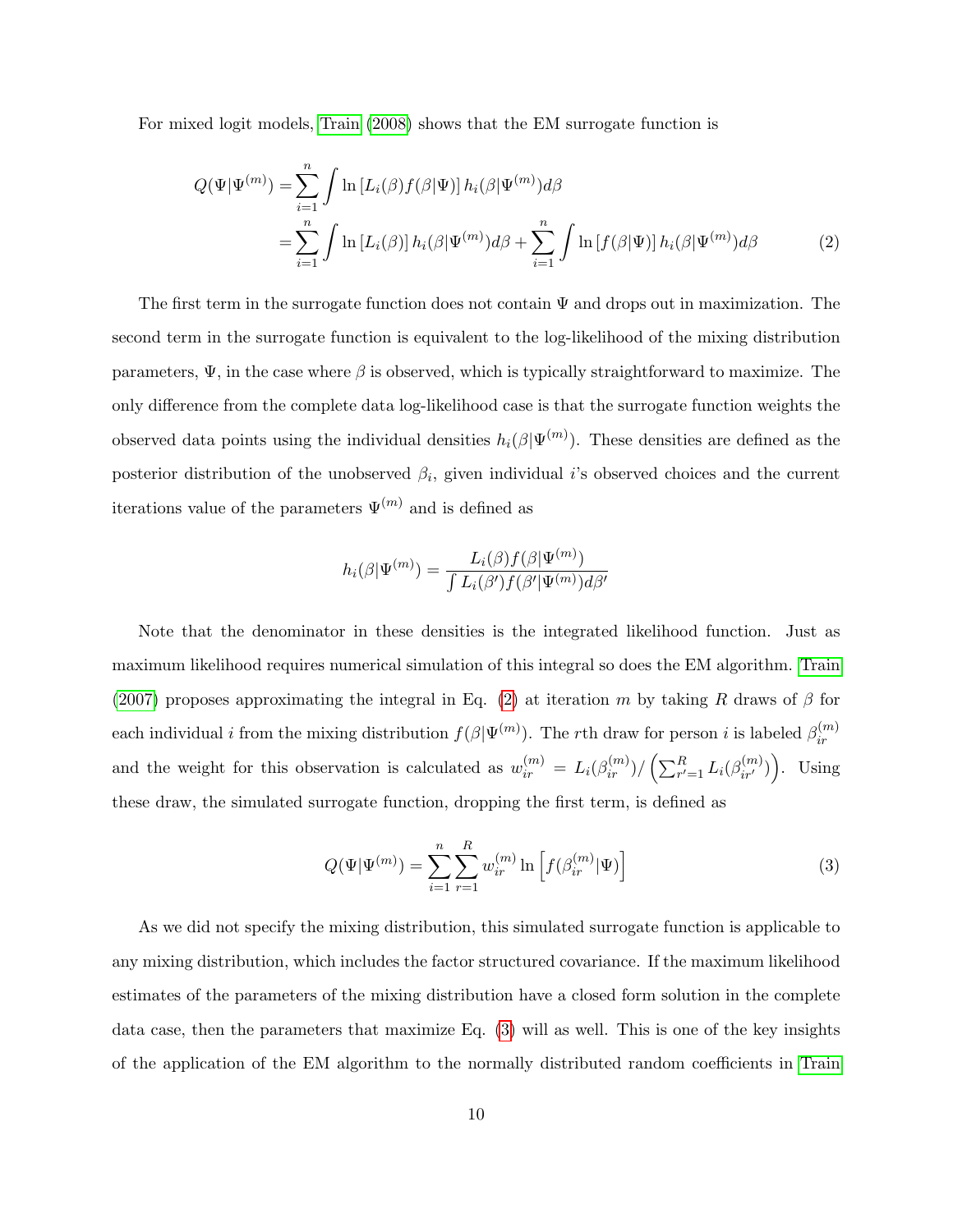[\(2007\)](#page-25-0) discussed next.

### 4.2 EM Algorithm for Normally Distributed Random Coefficients: [Train](#page-25-0) [\(2007\)](#page-25-0)

Under the assumptions of normally distributed random coefficients and full covariance, the parameters  $\Psi$  include the mean  $\gamma$  and the covariance  $\Sigma$ , where  $\beta \sim N(\gamma, \Sigma)$ . The surrogate function in Eq. [\(3\)](#page-9-1) takes the form

$$
Q(\Psi|\Psi^{(m)}) = \sum_{i=1}^{n} \sum_{r=1}^{R} w_{ir}^{(m)} \ln \left[ \frac{1}{\sqrt{(2\pi)^K |\Sigma|}} \exp \left( -\frac{1}{2} (\beta_{ir}^{(m)} - \gamma)' \Sigma^{-1} (\beta_{ir}^{(m)} - \gamma) \right) \right]
$$
  
= 
$$
-\frac{1}{2} \sum_{i=1}^{n} \sum_{r=1}^{R} w_{ir}^{(m)} \left[ \ln (|\Sigma|) + (\beta_{ir}^{(m)} - \gamma)' \Sigma^{-1} (\beta_{ir}^{(m)} - \gamma) + K \ln(2\pi) \right]
$$

The main insight in [Train](#page-25-0) [\(2007\)](#page-25-0) is that this is the likelihood function of a multivariate normal distribution with weighted observations on  $\beta$ . This function is easily maximized by setting the parameters equal to their sample analogs, i.e.  $\gamma^{(m+1)} = \overline{\beta}$  and  $\Sigma^{(m+1)} = C_{\beta\beta}$  where

<span id="page-10-1"></span><span id="page-10-0"></span>Sample mean: 
$$
\overline{\beta} = (1/n) \sum_{i=1}^{n} \sum_{r=1}^{R} w_{ir}^{(m)} \beta_{ir}^{(m)}
$$
 (4)

Sample covariance: 
$$
C_{\beta\beta} = (1/n) \sum_{i=1}^{n} \sum_{r=1}^{R} w_{ir}^{(m)} (\beta_{ir}^{(m)} - \overline{\beta}) (\beta_{ir}^{(m)} - \overline{\beta})'
$$
 (5)

Forming a new surrogate function with these updated parameters and repeating this process leads to the maximum likelihood estimates of the normally distributed random coefficients model with full covariance [\(Train, 2007\)](#page-25-0).

#### 4.3 EM Algorithm for Factor Structured Random Coefficients

We now show how the EM algorithm can be extended to a factor structured covariance, which is the main contribution of this paper. For the factor structured covariance mixed logit in Section [2,](#page-3-0) the model parameters include  $\Psi = {\gamma, \Lambda, \Delta, \Omega}$  and while  $\beta$  continues to be normally distributed its distribution is now  $N(\gamma, \Lambda \Delta \Lambda' + \Omega)$ . Given parameters  $\Psi^{(m)} = {\gamma^{(m)}, \Lambda^{(m)}, \Delta^{(m)}, \Omega^{(m)}}$ , as before we draw R values of  $\beta$  from  $\beta_{ir}^{(m)} \sim N(\gamma^{(m)}, \Lambda^{(m)}\Delta^{(m)}\Lambda^{(m)'} + \Omega^{(m)})$  and compute the weights  $w_{ir}^{(m)}$ .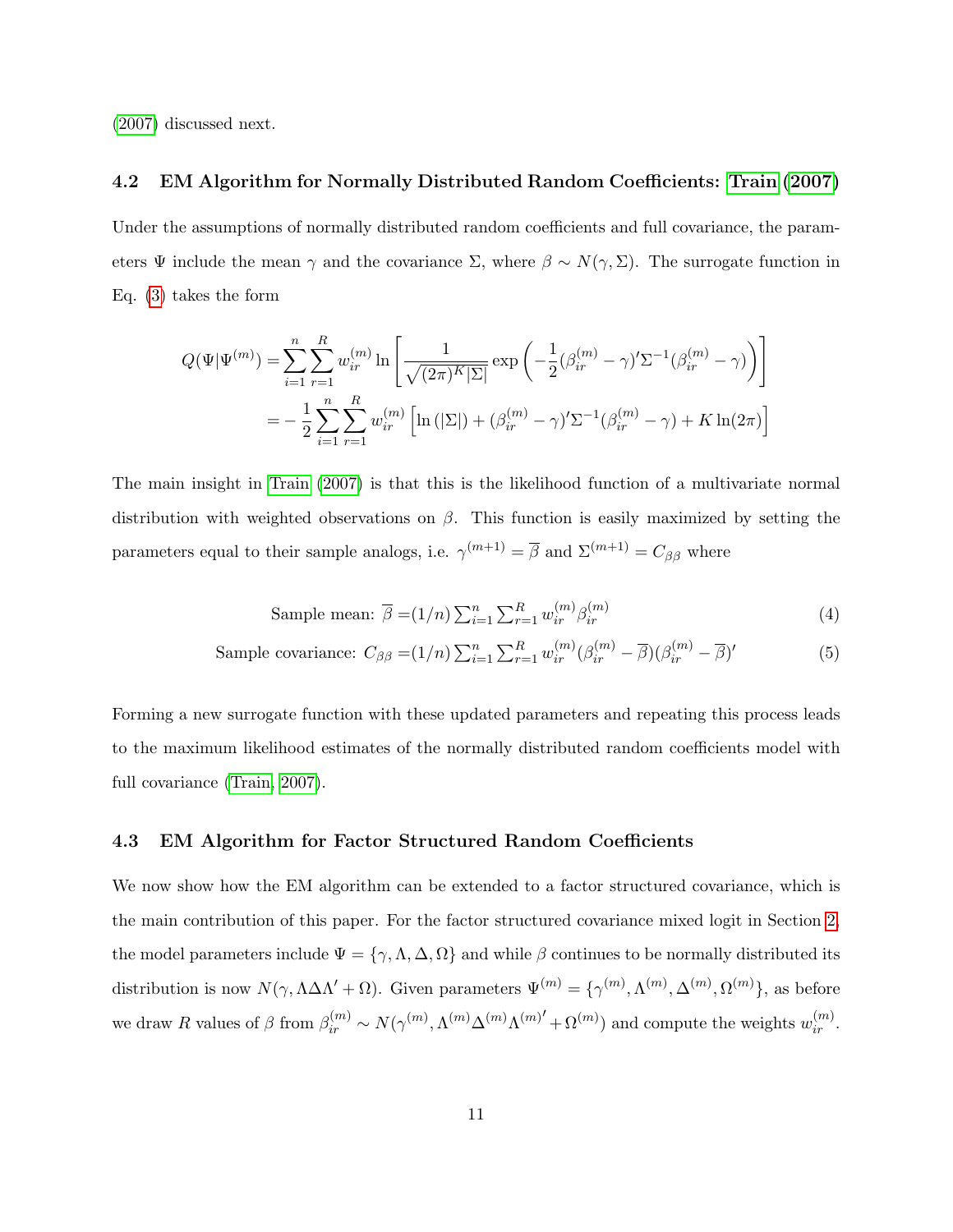The surrogate function becomes

<span id="page-11-0"></span>
$$
Q(\Psi|\Psi^{(m)}) = \sum_{i=1}^{n} \sum_{r=1}^{R} w_{ir}^{(m)} \ln \left[ f(\beta_{ir}^{(m)}|\gamma, \Lambda \Delta \Lambda' + \Omega) \right]
$$
(6)

Eq. [\(6\)](#page-11-0) is the log-likelihood function of a traditional factor model with observed values of β. As with the full covariance model, the maximum likelihood estimates of  $\gamma$  is the sample average using the weighted values of the  $\beta$ 's, so  $\gamma^{m+1} = \overline{\beta}$ , where  $\overline{\beta}$  is defined in Eq. [\(4\)](#page-10-0). Unfortunately, no closed form solution exists for the other parameters of the model, so Eq. [\(6\)](#page-11-0) needs to be numerically optimized with respect to Λ, ∆, and Ω. Maximum likelihood estimation of factor models is a wellstudied problem dating back to [Lawley](#page-25-5) [\(1940\)](#page-25-5). These methods are relatively fast because they only operate on the observed sample covariance not the individual observed values of  $\beta$ , so their convergence time does not depend on the sample size or the number of simulated draws. Given that most statistical software provide built-in algorithms to estimate factor models via maximum likelihood, one possibility to maximizing Eq. [\(6\)](#page-11-0) would be to use these built-in functions. The shortcomings of this approach are two-fold. First, most built-in functions typically do not allow user-defined starting values. This is unfortunate because good starting values  $(\Psi^{(m)})$  are available, which would shorten the numerical optimization. Even worse, given that Eq.  $(6)$  possibly contains many local maxima, it is not guaranteed, without checking, that a built-in function would find a solution that actually improves the surrogate function, i.e.  $Q(\Psi^{(m+1)} | \Psi^{(m)}) \geq Q(\Psi^{(m)} | \Psi^{(m)})$ . If the built-in algorithm fails, then Eq. [\(6\)](#page-11-0) may need to be maximized multiple times to insure the ascent property of the EM algorithm. The second shortcoming of relying on a built-in function is that they tend to focus on exploratory factor analysis and are difficult to customize, preventing researchers from exploiting the full power of these methods.

To update the factor parameters in a very simple and completely flexible way, we will take advantage of the fact that a popular method to estimate factor models is the EM algorithm. [Rubin](#page-25-3) [and Thayer](#page-25-3) [\(1982\)](#page-25-3) outline a simple algorithm based on EM for both exploratory and confirmatory factor analysis that relies entirely on least squares operations. Using an inner EM algorithm to optimize Eq. [\(6\)](#page-11-0) has a number of benefits. First, even a single iteration of the inner loop is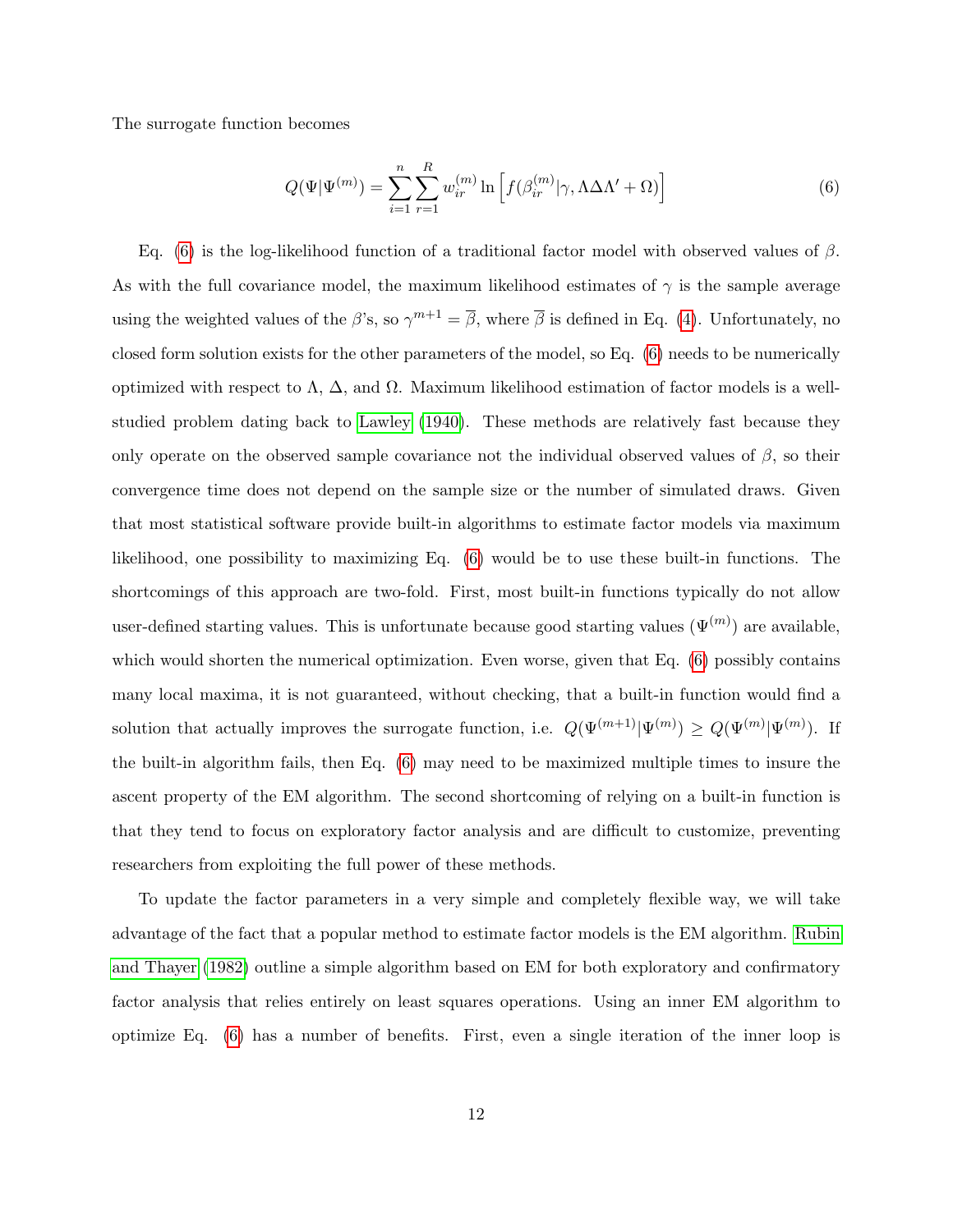guaranteed to improve the surrogate function, which is all that is necessary to guarantee the ascent property of the outer algorithm. This gives the researcher more flexibility to either shorten the inner optimization to quickly move on to advancing the outer routine or to spend more resources precisely finding the maximum of the surrogate function. Second, the EM iterations are very easy to code and can generalize to any factor structure. This is an important point given many maximum likelihood routines for exploratory factor models do not extend to confirmatory factor models. Finally, the entire inner EM algorithm is made on computations of the observed sample covariance of preferences  $C_{\beta\beta}$  defined in Eq. [\(5\)](#page-10-1), so while only a single iteration of the algorithm is sufficient, in practice the computational cost of each iteration is so cheap that iterating to find the maximum of Eq. [\(6\)](#page-11-0) leads to an overall faster converging algorithm.

The main principle with the EM algorithm for factor models [\(Rubin and Thayer, 1982\)](#page-25-3) is that given that  $\beta_{ik} = \gamma_k + \lambda'_k \theta_i + \eta_{ik}$  is linear in  $\theta$ , if  $\beta$  and  $\theta$  where observed, then  $\lambda_k$  could be estimated with ordinary least squares. However, in Eq. [\(6\)](#page-11-0), although  $\beta$  is treated as observed data,  $\theta$  remains unobserved, thus we need one intermediate step. The goal is to calculate from the data the empirical covariance of  $\theta$ , labeled  $C_{\theta\theta}$  and the empirical covariance of the factors and preferences,  $C_{\theta\beta}$ . Then we can apply the normal equations of least squares to get  $\Lambda = C_{\theta\theta}^{-1} C_{\theta\beta}$ . Choosing  $\Lambda$  in this way does not maximize the surrogate function in Eq. [\(6\)](#page-11-0), however it is guaranteed to improve the function. As seen below  $C_{\theta\theta}$  and  $C_{\theta\beta}$  are both functions of the previous iterations value of  $\Lambda$ . [Rubin and](#page-25-3) [Thayer](#page-25-3) [\(1982\)](#page-25-3) show that by repeating this process using the new value of  $\Lambda$ , the parameters will eventually converge to the values that maximize Eq. [\(6\)](#page-11-0).

To derive the steps of the inner EM algorithm that optimizes Eq. [\(6\)](#page-11-0), let  $\psi^{(l)} = {\Lambda^{(l)}, \Delta^{(l)}, \Omega^{(l)}}$ denote the parameter values at the lth iteration of the inner optimization. Given the assumptions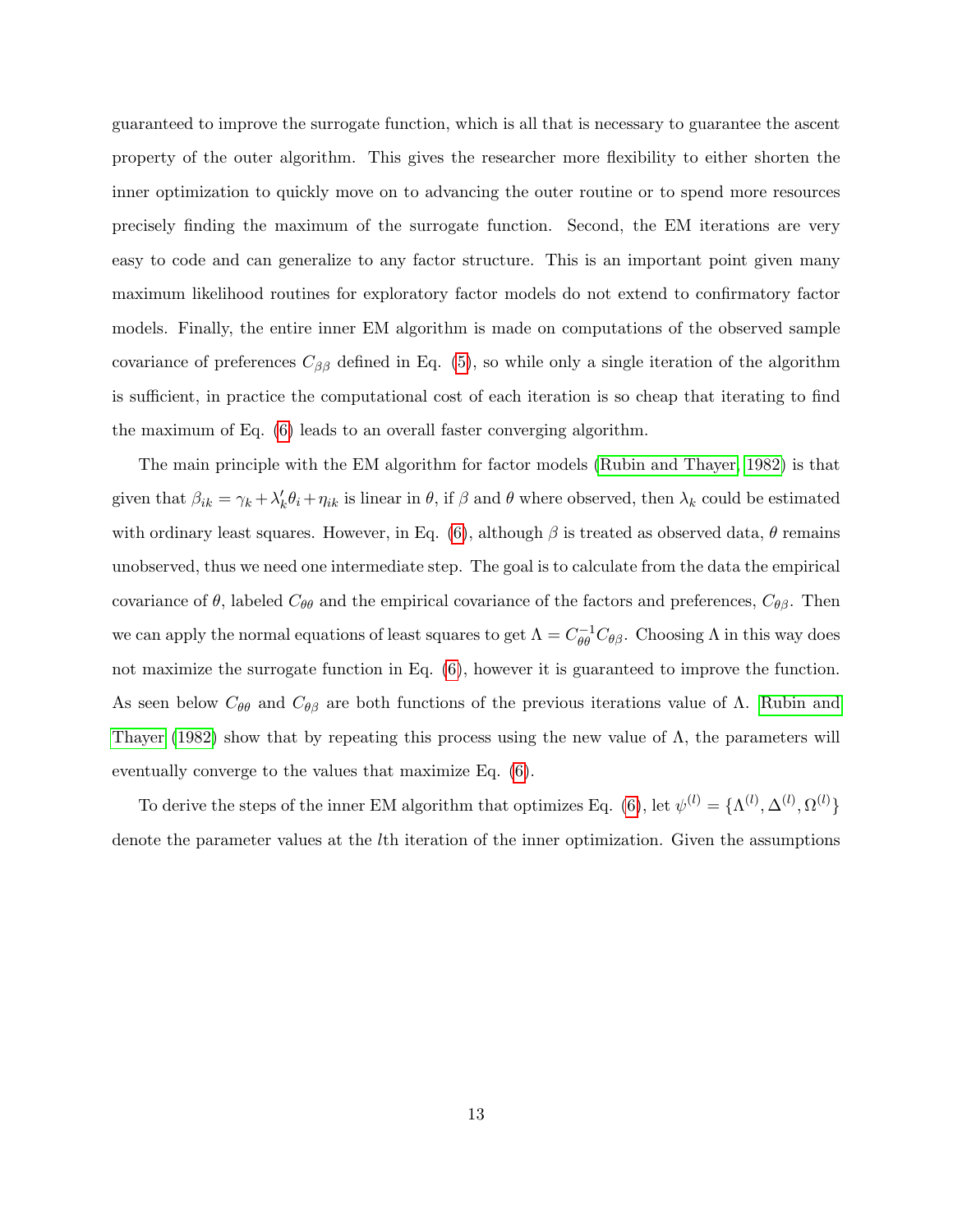of normality we can define the following conditional moments.[3](#page-13-0)

<span id="page-13-1"></span>
$$
E(\theta|\beta, \psi^{(l)}) = d^{(l)}(\beta - \gamma)
$$
  
\n
$$
Var(\theta|\beta, \psi^{(l)}) = D^{(l)}
$$
  
\n
$$
E(\theta \theta'|\beta, \psi^{(l)}) = D^{(l)} + d^{(l)}(\beta - \gamma)(\beta - \gamma)'d^{(l)'} \tag{7}
$$

Where

$$
d^{(l)} = \Delta^{(l)} \Lambda^{(l)'} \left( \Lambda^{(l)} \Delta^{(l)} \Lambda^{(l)'} + \Omega^{(l)} \right)^{-1}
$$

$$
D^{(l)} = \Delta^{(l)} - d^{(l)} \Lambda^{(l)} \Delta^{(l)}
$$

Using these conditional moments and replacing  $\gamma$  with the sample average  $\overline{\beta}$ , we can compute the sample covariance of the unobserved factors conditional on  $\psi^{(l)}$  as

$$
C_{\theta\theta} = \frac{1}{n} \sum_{i=1}^{n} \sum_{r=1}^{R} w_{ir}^{(m)} \mathbf{E}(\theta_{ir} \theta'_{ir} | \beta_{ir}^{(m)}, \psi^{(l)})
$$
  
\n
$$
= \frac{1}{n} \sum_{i=1}^{n} \sum_{r=1}^{R} w_{ir}^{(m)} \left[ D^{(l)} + d^{(l)}(\beta_{ir}^{(m)} - \overline{\beta})(\beta_{ir}^{(m)} - \overline{\beta})' d^{(l)} \right]
$$
  
\n
$$
= D^{(l)} + d^{(l)} \left[ \frac{1}{n} \sum_{i=1}^{n} \sum_{r=1}^{R} w_{ir}^{(m)}(\beta_{ir}^{(m)} - \overline{\beta})(\beta_{ir}^{(m)} - \overline{\beta})' \right] d^{(l)'} \newline = D^{(l)} + d^{(l)}C_{\beta\beta}d^{(l)'}
$$

<span id="page-13-0"></span><sup>3</sup>These equations stem from the fact that the joint distribution of the factors and preferences is

$$
\begin{bmatrix} \theta \\ \beta \end{bmatrix} \sim N\left(\begin{bmatrix} 0 \\ \gamma \end{bmatrix}, \begin{bmatrix} \Delta & \Delta \Lambda' \\ \Lambda \Delta & \Lambda \Delta \Lambda' + \Omega \end{bmatrix}\right)
$$

Given the assumptions of normality, the moments of the distribution of the unobserved factors conditional on observed preferences are

$$
E(\theta|\beta) = \underbrace{\Delta\Lambda' (\Lambda\Delta\Lambda' + \Omega)^{-1}}_{d} (\beta - \gamma)
$$

$$
Var(\theta|\beta) = \Delta - \Delta\Lambda' (\Lambda\Delta\Lambda' + \Omega)^{-1} \Lambda\Delta
$$

$$
= \underbrace{\Delta - d\Lambda\Delta}_{D}
$$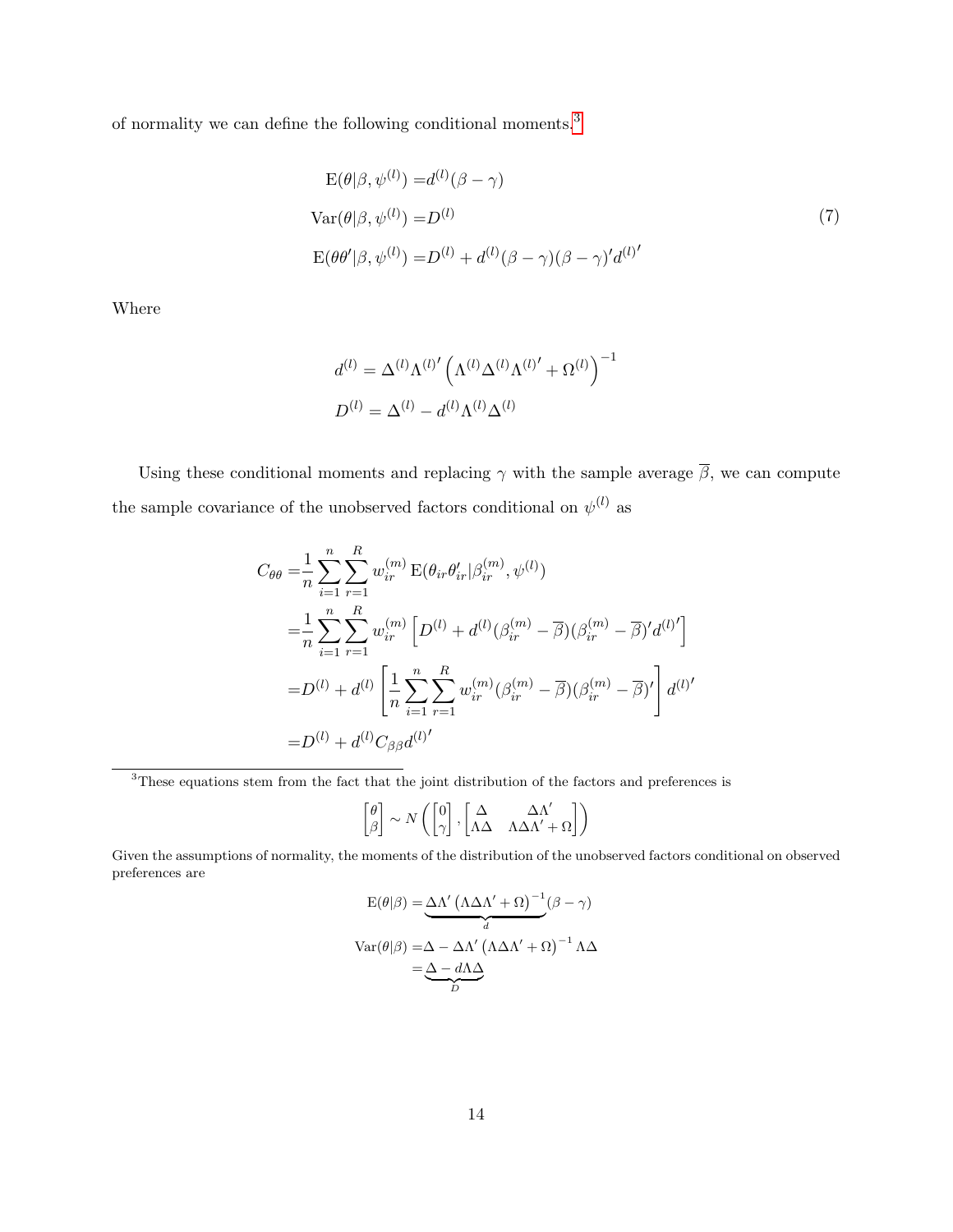$$
C_{\theta\beta} = \frac{1}{n} \sum_{i=1}^{n} \sum_{r=1}^{R} w_{ir}^{(m)} \mathbf{E}(\theta_{ir}(\beta_{ir}^{(m)} - \overline{\beta})' |\beta_{ir}^{(m)}, \psi^{(l)})
$$
  
\n
$$
= \frac{1}{n} \sum_{i=1}^{n} \sum_{r=1}^{R} w_{ir}^{(m)} \left[ d^{(l)}(\beta_{ir}^{(m)} - \overline{\beta}) (\beta_{ir}^{(m)} - \overline{\beta})' \right]
$$
  
\n
$$
= d^{(l)} \left[ \frac{1}{n} \sum_{i=1}^{n} \sum_{r=1}^{R} w_{ir}^{(m)} (\beta_{ir}^{(m)} - \overline{\beta}) (\beta_{ir}^{(m)} - \overline{\beta})' \right]
$$
  
\n
$$
= d^{(l)} C_{\beta\beta}
$$

Using these covariances, if there are no constraints on the factor loading matrix, the update of the factor loadings is

<span id="page-14-0"></span>
$$
\Lambda^{(l+1)} = C_{\theta\theta}^{-1} C_{\theta\beta}
$$

If some of the factor loadings have constraints, then those rows of  $\Lambda$  need to be updated separately. Let  $I_k$  be an  $M \times 1$  indicator vector for the elements of  $\lambda_k$  that need to be estimated.  $I_k$  is an  $M \times 1$ vector of indicators for the components that are normalized. We update the estimated parameters only with

$$
\lambda_k^{(l+1)}\{\mathbf{I}_k\} = C_{\theta\theta}\{\mathbf{I}_k, \mathbf{I}_k\}^{-1} \left[C_{\theta\beta}\{\mathbf{I}_k, k\} - C_{\theta\theta}\{\mathbf{I}_k, \text{!}\mathbf{I}_k\}\lambda_k^{(l)}\{\text{!}\mathbf{I}_k\}\right]
$$
(8)

Where the notation  $\lambda_k^{l+1}$  $\{I_k\}$  signifies selecting only the estimated values of vector  $\lambda_k$  and  $C_{\theta\theta}$  { $I_k$ ,  $I_k$ } signifies selecting the relevant rows and columns of the matrix  $C_{\theta\theta}$ .

Next,  $\Omega^{(l+1)}$  is chosen as the sample variance of the factor residual given  $\Lambda^{(l+1)}$ 

$$
\Omega^{(l+1)} = \text{diag}\left(\frac{1}{n}\sum_{i=1}^{n}\sum_{r=1}^{R}w_{ir}^{(m)}\operatorname{E}\left[(\beta_{ir}^{(m)} - \overline{\beta} - \Lambda^{(l+1)}\theta_{ir})(\beta_{ir}^{(m)} - \overline{\beta} - \Lambda^{(l+1)}\theta_{ir})'\Big|\beta_{ir}^{(m)},\psi^{(l)}\right]\right)
$$

$$
= \text{diag}\left(\frac{1}{n}\sum_{i=1}^{n}\sum_{r=1}^{R}w_{ir}^{(m)}\left[(\beta_{ir}^{(m)} - \overline{\beta})(\beta_{ir}^{(m)} - \overline{\beta})' - \Lambda^{(l+1)}\operatorname{E}(\theta_{ir}(\beta_{ir}^{(m)} - \overline{\beta})'|\beta_{ir}^{(m)},\psi^{(l)})\right)\right)
$$

$$
-\left(\Lambda^{(l+1)}\operatorname{E}(\theta_{ir}(\beta_{ir}^{(m)} - \overline{\beta})'|\beta_{ir}^{(m)},\psi^{(l)})\right)' + \Lambda^{(l+1)}\operatorname{E}(\theta_{ir}\theta_{ir}'|\beta_{ir}^{(m)},\psi^{(l)})\Lambda^{(l+1)'}\right]
$$

$$
= \text{diag}\left(C_{\beta\beta} - \Lambda^{(l+1)}C_{\theta\beta} - (\Lambda^{(l+1)}C_{\theta\beta})' + \Lambda^{(l+1)}C_{\theta\theta}\Lambda^{(l+1)'}\right)
$$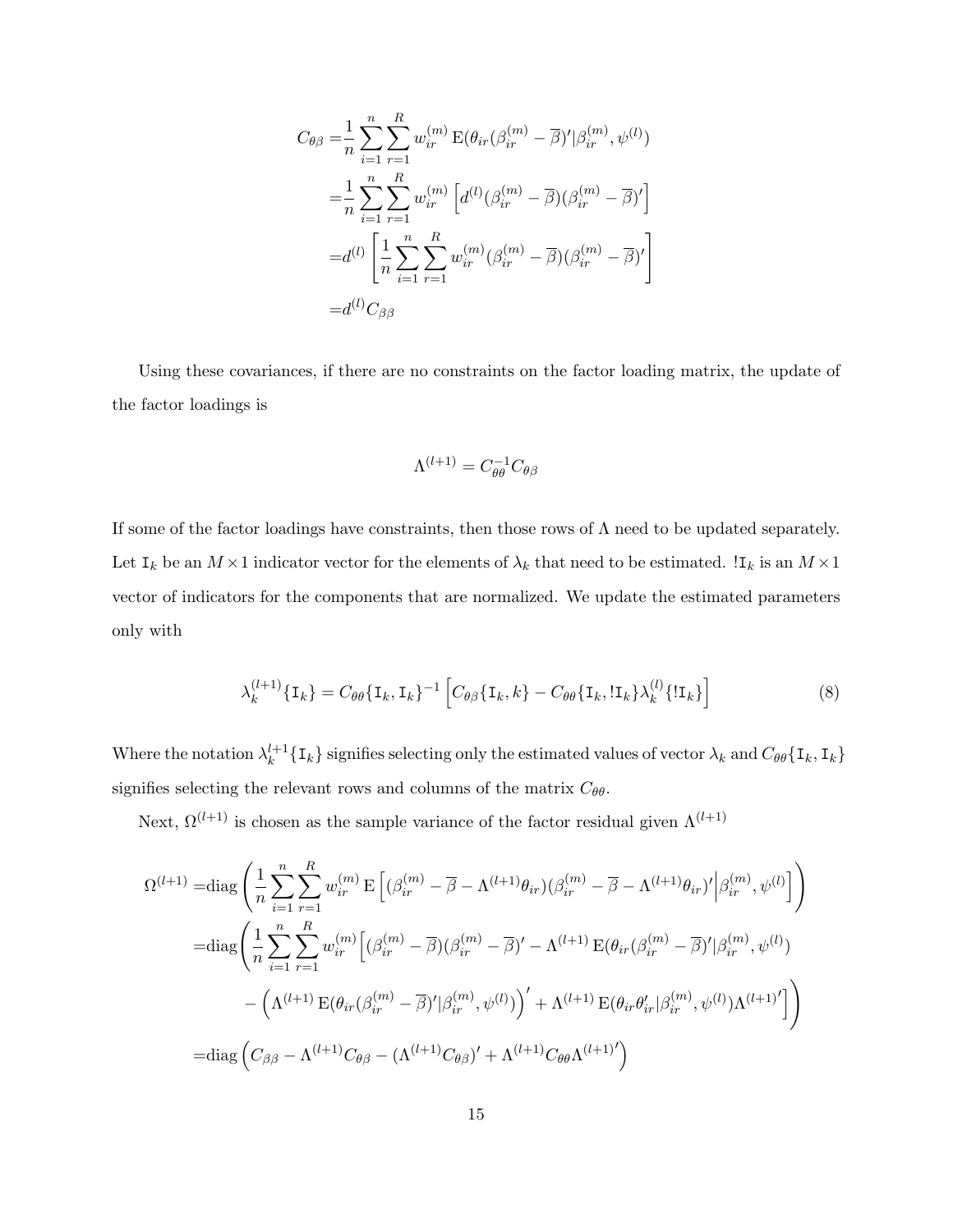In an exploratory factor analysis, the covariance of the factors is normalized to the identity matrix so we set  $\Delta^{(l+1)} = I$ . If the covariance of the factors is not normalized, then we choose  $\Delta$ to match the sample covariance, which has already been calculated, so  $\Delta^{(l+1)} = C_{\theta\theta}$ .

The results in [Rubin and Thayer](#page-25-3) [\(1982\)](#page-25-3) show that re-computing  $d^{(l+1)}$  and  $D^{(l+1)}$  with these updated parameters and repeating these calculations will eventually lead to a maximum of Eq. [\(6\)](#page-11-0). Using this strategy to maximize the mixed logit EM surrogate function, the complete algorithm is outlined in Table [1.](#page-16-0) Standard errors can be computed either with bootstrapping or from the estimate of the information matrix suggested by [Ruud](#page-25-6) [\(1991\)](#page-25-6), which is the cross-product of the individual components of the gradient of the Q-function at the maximum likelihood solution. Decomposing the surrogate function, Eq. [\(6\)](#page-11-0), as  $Q(\Psi|\hat{\Psi}) = \sum_{i=1}^{n} Q_i(\Psi|\hat{\Psi})$ , where  $\hat{\Psi}$  denotes the maximum likelihood solution, [Ruud](#page-25-6) [\(1991\)](#page-25-6) suggests estimating the parameter variance-covariance matrix using  $\left[\sum_{i=1}^n (\partial Q_i(\Psi|\hat{\Psi})/\partial \Psi)(\partial Q_i(\Psi|\hat{\Psi})/\partial \Psi)'\right]^{-1}$ . Although the gradient of Eq. [\(6\)](#page-11-0) could be derived analytically, this function only contains the probability density function of a multivariate normal, so it is likely easier and faster to compute the derivative numerically to calculate the standard errors.

#### 4.4 Discussion

In terms of the speed of the overall algorithm, it is not obvious whether it is better to optimize the surrogate function by iterating steps (4a)-(4d) until convergence or simply taking a pre-determined number of steps. In many other situations, performing numerical optimization at each iteration of the EM algorithm can be very problematic. For example, [James](#page-24-4) [\(2017\)](#page-24-4) shows that avoiding the numerical optimization necessary for the EM implementation of a mixed logit model with fixed coefficients can reduce computation times nearly 8-fold in certain situations. However, these concerns are not relevant in this situation because the computational cost in steps (4a)-(4d) are extremely low. As a general rule in the EM algorithm, the less precisely the surrogate function is maximized, the more iterations are involved in the overall algorithm. If the computation costs are very low in the inner optimization, it may make sense to spend more resources precisely maximizing the surrogate function to reduce the number of iterations of the overall algorithm. This is indeed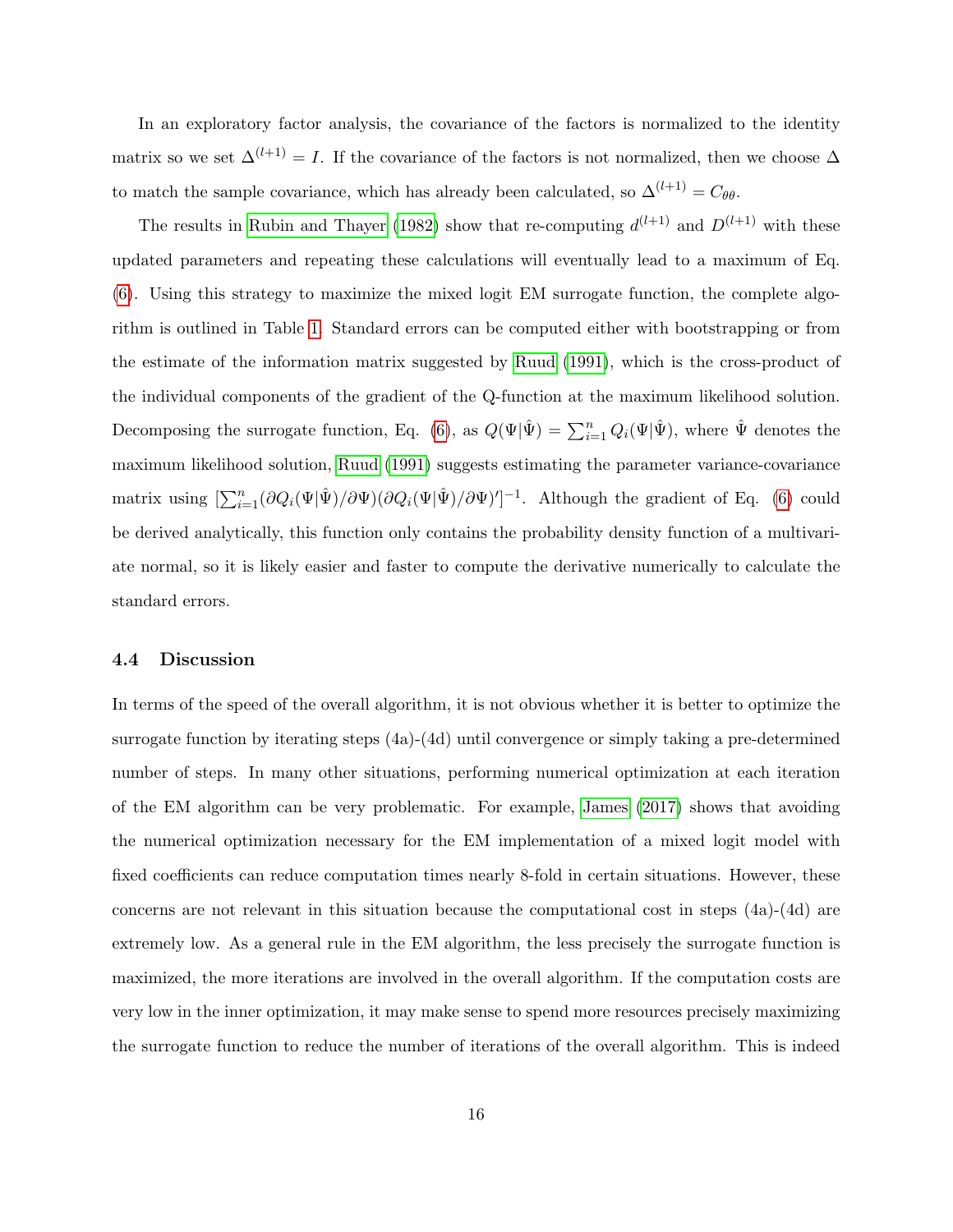Table 1: EM Algorithm for Factor Structured Random Coefficients Logit

<span id="page-16-0"></span>— Initialize with starting values  $\Psi^{(0)} = {\gamma^{(0)}, \Lambda^{(0)}, \Omega^{(0)}, \Delta^{(0)}}$  $\text{ - Repeat (1)-(4) until converged, e.g., } ||\Psi^{(m+1)} - \Psi^{(m)}||_{\infty} < \kappa_1$ 

- (1) Form surrogate function
	- (1a) For each *i*, take R draw of  $\beta$  labeled  $\beta_{ir}^{(m)}$  with  $\beta_{ir}^{(m)} \sim N(\gamma^{(m)}, \Lambda^{(m)}{\Delta^{(m)}}{\Lambda^{(m)}}' + {\Omega^{(m)}})$
	- (1b) Calculate conditional likelihood  $L_i(\beta_{ir}^{(m)})$  for all i and r using Eq. [\(1\)](#page-3-1)
	- (1c) Create weights  $w_{ir}^{(m)} = L_i(\beta_{ir}^{(m)})/(\sum_{r'=1}^R L_i(\beta_{ir'}^{(m)}))$  for each i and r
- (2) Sample moments of preferences
	- (2a) Sample mean  $\overline{\beta} = (1/n) \sum_{i=1}^n \sum_{r=1}^R w_{ir}^{(m)} \beta_{ir}^{(m)}$
	- (2b) Sample covariance  $C_{\beta\beta} = (1/n) \sum_{i=1}^n \sum_{r=1}^R w_{ir}^{(m)} (\beta_{ir}^{(m)} \overline{\beta})(\beta_{ir}^{(m)} \overline{\beta})'$
- (3) Update  $\gamma^{(m+1)} = \overline{\beta}$
- (4) Update  $\Lambda^{(m+1)}$ ,  $\Delta^{(m+1)}$ , and  $\Omega^{(m+1)}$  using inner EM algorithm
	- Initialize with  $\psi^{(0)} = {\Lambda^{(m)}, \Omega^{(m)}, \Delta^{(m)}}$
	- Repeat (4a)-(4d) for fixed iterations or until converged, e.g.,  $||\psi^{(l+1)} \psi^{(l)}||_{\infty} < \kappa_2$ 
		- (4a) Calculate samples moments

$$
d^{(l)} = \Delta^{(l)} \Lambda^{(l)'} \left( \Lambda^{(l)} \Delta^{(l)} \Lambda^{(l)'} + \Omega^{(l)} \right)^{-1}
$$
  
. 
$$
D^{(l)} = \Delta^{(l)} - d^{(l)} \Lambda^{(l)} \Delta^{(l)}
$$
  
. 
$$
C_{\theta\theta} = D^{(l)} + d^{(l)} C_{\beta\beta} d^{(l)'} \cdot C_{\theta\beta} = d^{(l)} C_{\beta\beta}
$$

- (4b) Update  $\Lambda^{(l+1)}$ 
	- · If no constraints,  $\Lambda^{(l+1)} = C_{\theta\theta}^{-1} C_{\theta\beta}$
	- · If  $\lambda_k$  has constraints, use Eq. [\(8\)](#page-14-0)

(4c) Update 
$$
\Omega^{(l+1)} = \text{diag}\left(C_{\beta\beta} - \Lambda^{(l+1)}C_{\theta\beta} - (\Lambda^{(l+1)}C_{\theta\beta})' + \Lambda^{(l+1)}C_{\theta\theta}\Lambda^{(l+1)}'\right)
$$

(4d) Update  $\Delta^{(l+1)}$ 

• If exploratory factor analysis  $\Delta^{(l+1)} = I$  (identity matrix)

- If confirmatory factor analysis  $\Delta^{(l+1)} = C_{\theta\theta}$
- $-\Lambda^{(m+1)}=\Lambda^{(l^*)}, \Delta^{(m+1)}=\Delta^{(l^*)},$  and  $\Omega^{(m+1)}=\Omega^{(l^*)}$ , where  $l^*$  is the final iteration of the inner EM algorithm

Note: Fix the random number generator seed in step 1 at each iteration to guarantee convergence of the algorithm.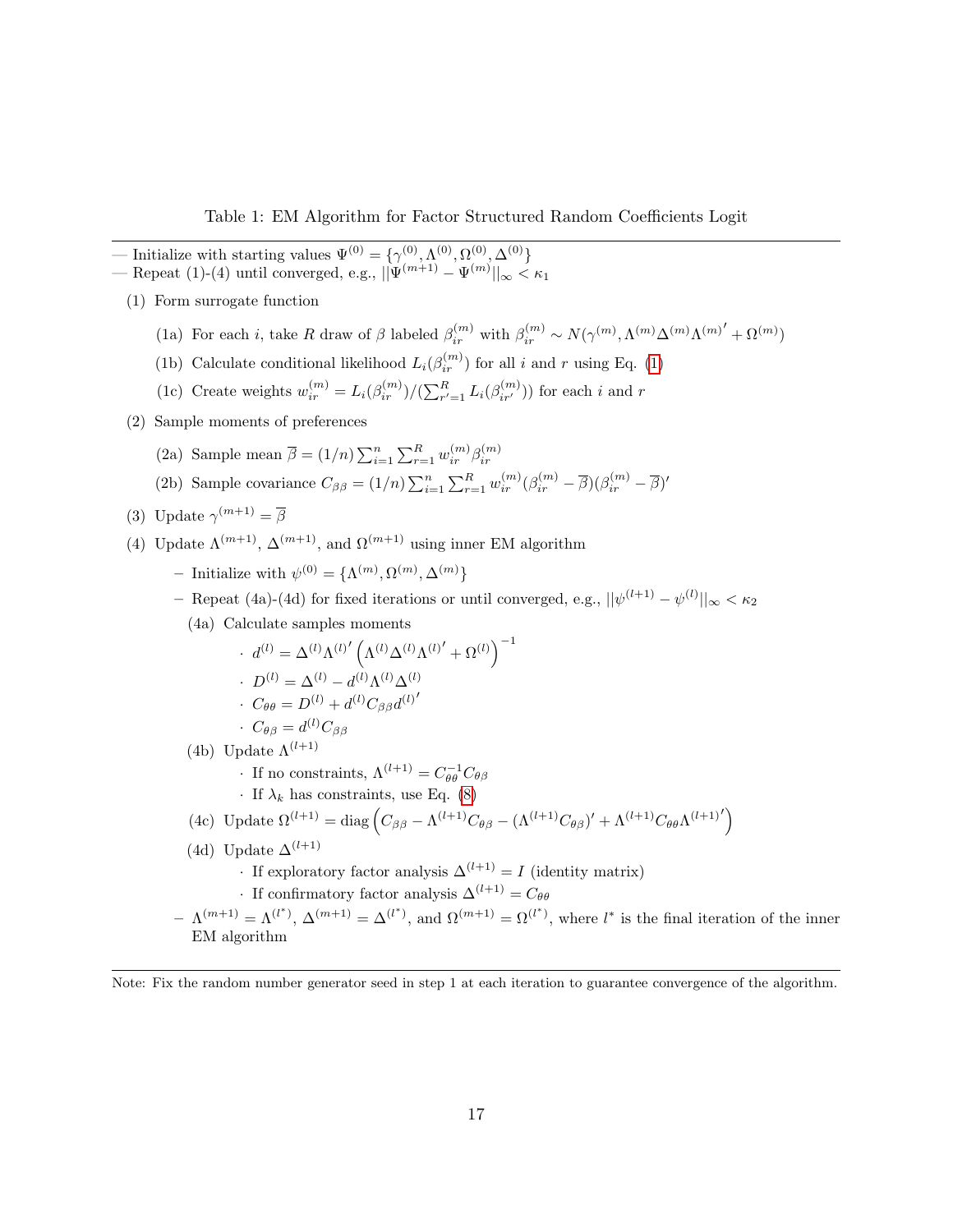the case with the algorithm in Table [1.](#page-16-0) The most costly part of the algorithm is in step (1), taking simulated draws and computing the likelihood. The inner optimization is extremely fast because it only depends on the sample covariance  $C_{\beta\beta}$  and does not depend on the sample size  $n$  or the number of simulation draws  $R$ . From experience, it appears that it is best to choose a stricter stopping criteria for the inner optimization than the one used for the overall algorithm, i.e.  $\kappa_2 < \kappa_1$ , but allow no more than 500 iterations of the inner algorithm. Capping the number of iterations makes sure that the algorithm does not spend too much time in the initial iterations making wasteful computations and allows the more stricter convergence criteria to take over as the algorithm gets closer to the solution. Although in some settings, performing roughly 10 iterations of the inner loop performed comparably well, this criteria did not have enough robust success to warrant recommendation. It was clear that a single iteration lead to an extremely slow overall time.

Step (4a) requires the inversion of a  $K \times K$  matrix. This inversion could be quite expensive for mixed logit models with many product attributes. [Rubin and Thayer](#page-25-3) [\(1982\)](#page-25-3) suggest applying the Woodbury matrix identity so that this inversion can be carried out with  $M \times M$  matrix inversion,

$$
\left(\Lambda^{(l)}\Delta^{(l)}\Lambda^{(l)\prime}+\Omega^{(l)}\right)^{-1}=\Omega^{(l)^{-1}}-\Omega^{(l)^{-1}}\Lambda^{(l)}\left(\Delta^{(l)^{-1}}+\Lambda^{(l)'}\Omega^{(l)^{-1}}\Lambda^{(l)}\right)^{-1}\Lambda^{(l)'}\Omega^{(l)^{-1}}
$$

Where  $\Omega$  is a diagonal matrix so the inverse is simply the inverse of the diagonal elements.

The algorithm in Table [1](#page-16-0) can be generalized to a broader set of models than the one outlined in Section [2.](#page-3-0) For example, since this algorithm is so closely related to the algorithm in [Train](#page-25-0) [\(2007\)](#page-25-0), extending the algorithm in Table [1](#page-16-0) to allow for preferences that are distributed log-normal, censored normal, or from Johnson's  $S_B$  distribution can be achieved by making minor adjustments to the choice probabilities in step (1) (see [Train](#page-25-0) [\(2007\)](#page-25-0) for more details). Furthermore if some attributes have fixed parameters, the algorithm in [James](#page-24-4) [\(2017\)](#page-24-4) can be easily incorporated into this setting.

Finally, if the researcher is interested in stratifying customers for further analysis, factor scores can be computed from the model. Factor scores, which represent the predicted values of individual latent factors, are useful to study because the factor dimension is much smaller than the dimension of preferences. Factor scores can be calculated by the law of iterated expectations using the conditional factor moments in Eq. [\(7\)](#page-13-1). Given the maximum likelihood estimates of the model  $\Psi$ , first take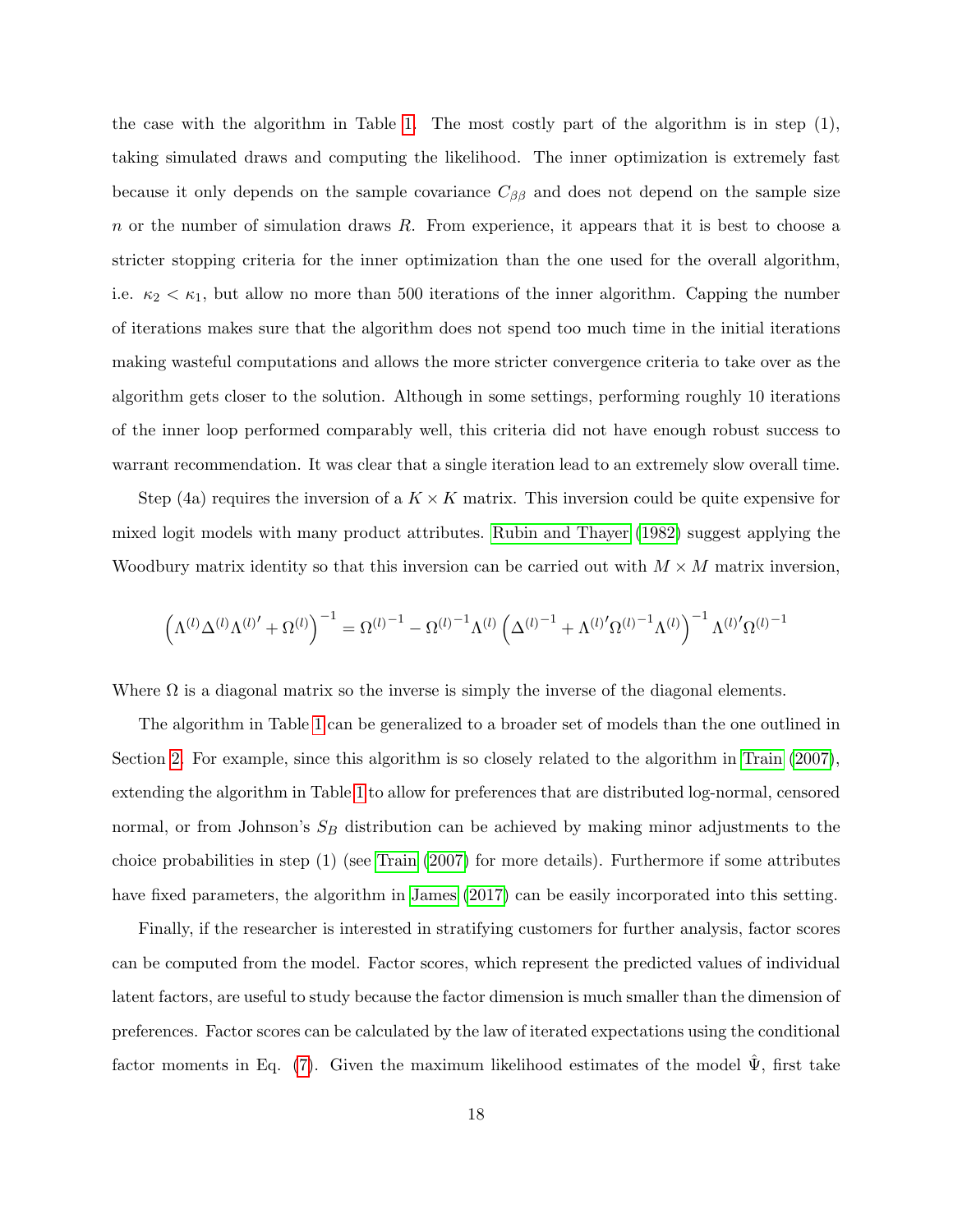draws of preferences and compute weights according to step 1 of the algorithm. Then, defining  $\hat{d} = \hat{\Delta} \hat{\Lambda}' (\hat{\Lambda} \hat{\Delta} \hat{\Lambda}' + \hat{\Omega})^{-1}$  and  $\hat{D} = \hat{\Delta} - \hat{d} \hat{\Lambda} \hat{\Delta}$ , the individual factor score and precision are given by

$$
E(\theta_i) = \frac{1}{R} \sum_{r=1}^{R} w_{ir} E(\theta_i | \beta_{ir}, \hat{\Psi})
$$
  
\n
$$
= \hat{d} \left[ \frac{1}{R} \sum_{r=1}^{R} w_{ir} (\beta_{ir} - \hat{\gamma}) \right]
$$
  
\n
$$
Var(\theta_i) = \left[ \frac{1}{R} \sum_{r=1}^{R} w_{ir} E(\theta_i \theta_i' | \beta_{ir}, \hat{\Psi}) \right] - E(\theta_i) E(\theta_i)'
$$
  
\n
$$
= \hat{D} + \hat{d} \left[ \frac{1}{R} \sum_{r=1}^{R} w_{ir} (\beta_{ir} - \hat{\gamma}) (\beta_{ir} - \hat{\gamma})' \right] \hat{d}' - E(\theta_i) E(\theta_i)'
$$

# <span id="page-18-0"></span>5 Application

This section uses the residential energy customer data studied in [Train](#page-25-0) [\(2007\)](#page-25-0) and discussed in Section [3](#page-5-0) to evaluate the performance of the algorithm and to see how well a factor structure covariance compares to other models. The dataset contains 361 individuals participating in a stated preference survey. The 13 customers that did not respond to all 12 choice situations were dropped, leaving  $348$  $348$  $348$  individuals for the analysis.<sup>4</sup> Five normally distributed random coefficients mixed logit models were estimated under different assumptions on the covariance of preferences: (1) uncorrelated, (2) fully correlated, (3) 1-factor exploratory, (4) 2-factor exploratory, and (5) the 2-factor confirmatory model outlined in Section [3.](#page-5-0)

All models were estimated with the EM algorithm, with the uncorrelated and correlated model using the algorithm in [Train](#page-25-0) [\(2007\)](#page-25-0) and all of the factor models by way of the algorithm in Table [1.](#page-16-0) For each model,  $R = 6000$  draws were used to evaluate the integral. A large number of draws where used to reduce simulation error so that the log-likelihood values could be compared across models. Each model was considered converged when all of the parameters changed by less than one-tenth of one percent, i.e.  $\|(\Psi^{(m+1)} - \Psi^{(m)}) / \Psi^{(m)}\|_{\infty} < 1$ e-3.<sup>[5](#page-18-2)</sup> To get a fair comparison of computation time, each model used similar starting values, which were all computed from the estimates of the

<span id="page-18-1"></span><sup>&</sup>lt;sup>4</sup>The data for the analysis was take from the  $m$ logit package in R [\(Croissant, 2013\)](#page-24-5).

<span id="page-18-2"></span> $5$ This convergence criteria is stricter than the one used in [Train](#page-25-0) [\(2007\)](#page-25-0), which was  $5e-3$ .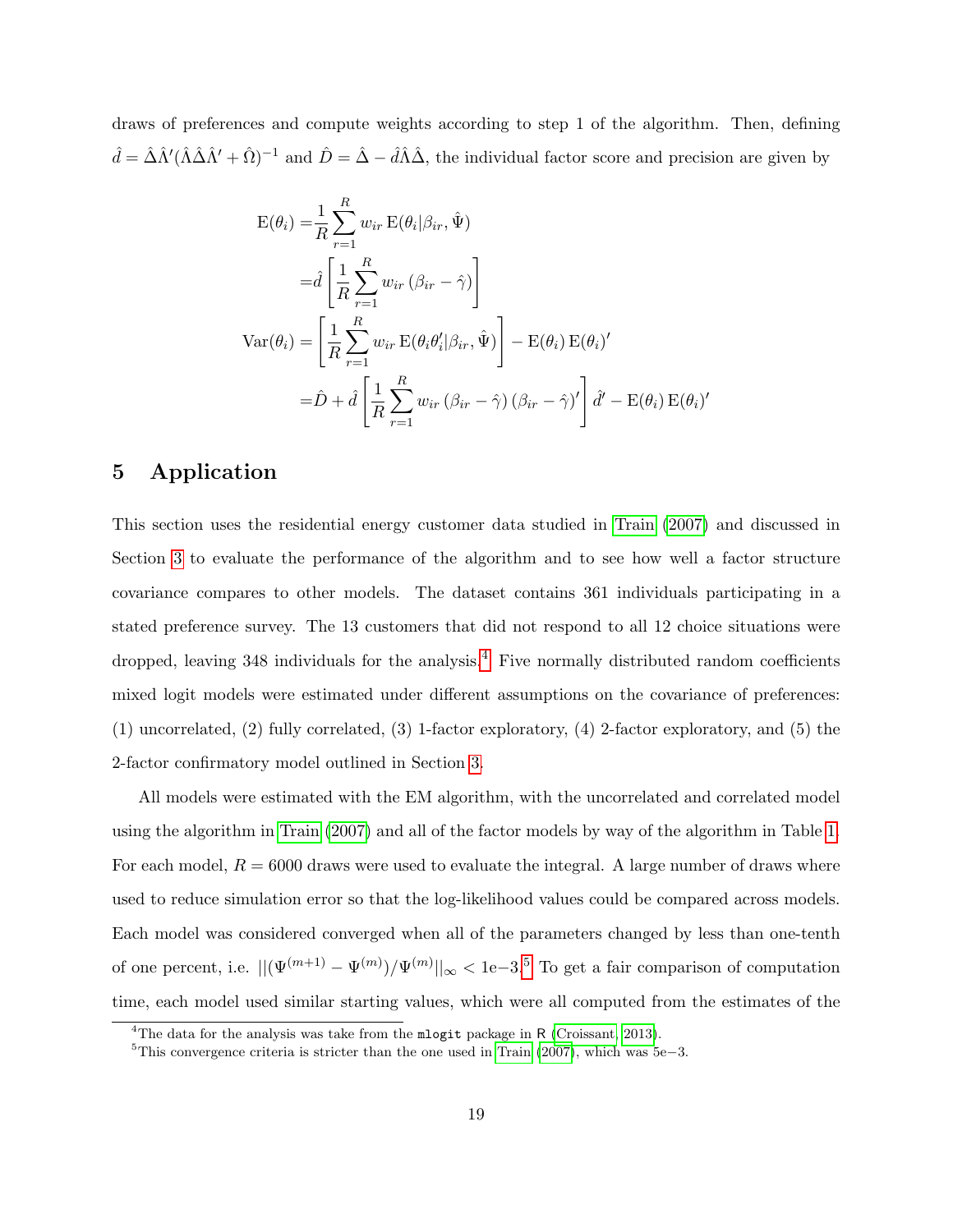full covariance model after 5 iterations.<sup>[6](#page-19-0)</sup> For the factor models, the inner tolerance was set where the maximum absolute change in the parameters was less than 1e−7.

Table [2](#page-20-0) shows the estimated mean, standard deviation and correlation of preferences for the six attributes across the five models. Both of the 2-factor models produced estimates that were very similar to the fully correlated model, while the 1-factor model yielded estimates that tended to lie between the uncorrelated and the correlated model. The 1-factor model fit the correlation among the pricing attributes very well, for example the correlation of  $pf$  and tod was estimated at 0.88 compared to 0.90 for the fully correlated model. However, the 1-factor model overstated the correlation of the pricing components and the supplier components. For example the 1-factor model estimated a correlation between  $pf$  and loc of 0.83, while the fully correlated model found that this correlation was only 0.56.

A comparison of the overall performance of each model is presented in Table [3.](#page-21-0) The different factor models provided a range of total parameters that fell between the extremes of the uncorrelated and fully correlated models. In general, the number of iterations each algorithm required to reach convergence was commensurate with the number of parameters. In terms of computation time, the fully correlated preference model containing the largest number of parameters took, nearly three times as long to estimate as the uncorrelated model. The factor models on the other hand only took 50% longer than the uncorrelated model. These results demonstrate a clear benefit of the factor structure covariance in that they allow for correlation in preferences but can be estimated in significantly less time. The magnitude of the computational savings is increasing in the number of product characteristics as the number of parameters increases exponentially with the fully correlated model, while it only increases linearly with the factor structured model.

Both the uncorrelated and correlated model have full solutions for the EM surrogate function, so we can investigate the computational cost of the repeated numerical optimization of the inner EM algorithm needed for estimating the factor structured covariance model by comparing the time

<span id="page-19-0"></span><sup>&</sup>lt;sup>6</sup>Let  $\gamma^{(0)}$  and  $\Sigma^{(0)}$  denote the parameters estimates from the covariance model after 5 iterations.  $\gamma^{(0)}$  was used as the starting values for the preference mean in all five models. Only the diagonal elements of  $\Sigma^{(0)}$  where used as the starting values for the uncorrelated model.  $\Sigma^{(0)}$  was used as the starting value for fully correlated model. For the exploratory factor models,  $\Sigma^{(0)}$  was supplied to a built-in factor analysis function to produce starting values for the factor loadings and preference residuals. The starting values for the initial run of five iterations were the estimates from the standard logit.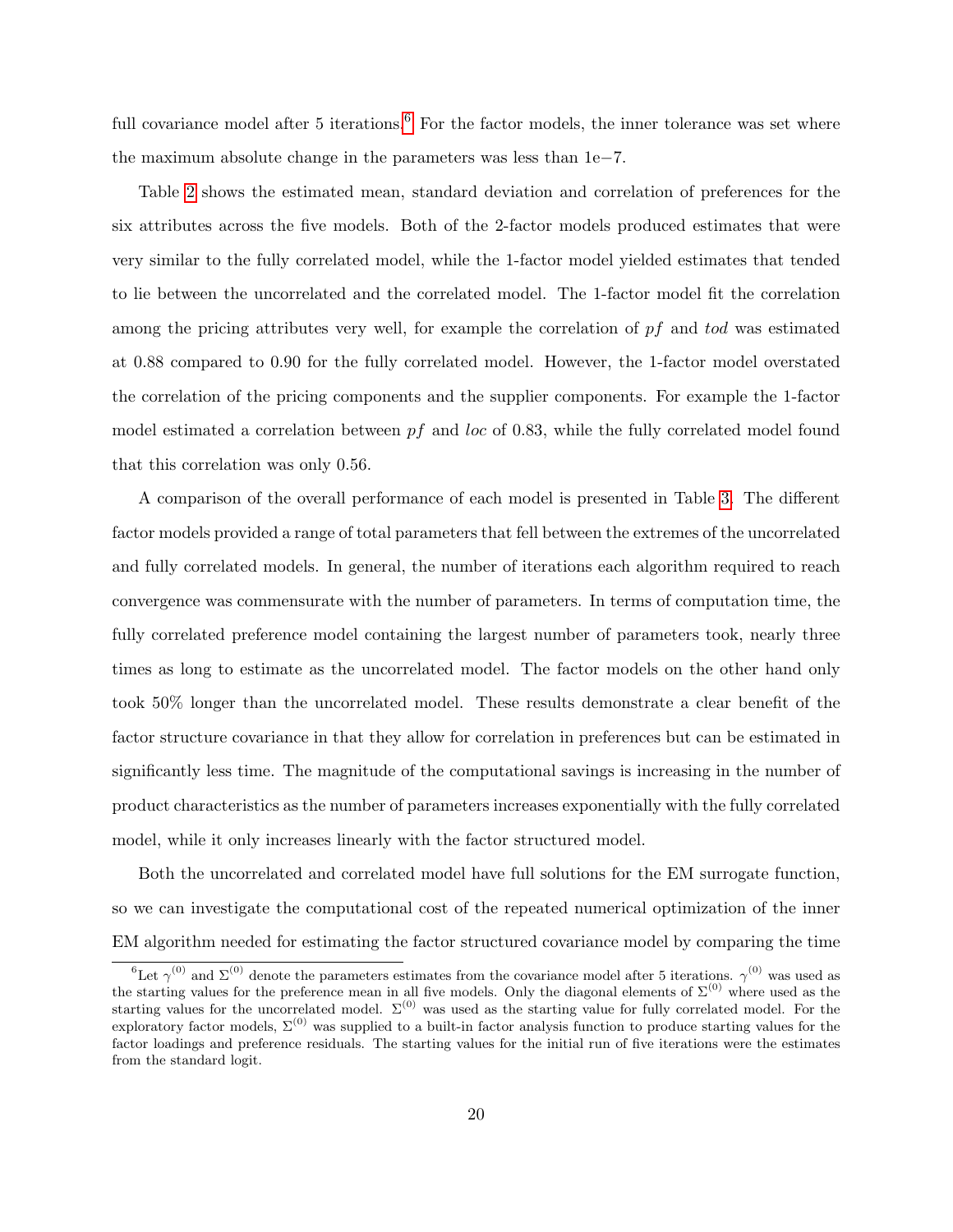<span id="page-20-0"></span>

|                                            |                   | Lable 2. Comparison of Distribution of Ficterchics |                   |                   |                       |  |  |  |  |
|--------------------------------------------|-------------------|----------------------------------------------------|-------------------|-------------------|-----------------------|--|--|--|--|
|                                            | Uncorrel-<br>ated | Correlated                                         | 1-Factor<br>$Ex-$ | 2-Factor<br>$Ex-$ | 2-Factor<br>Confirma- |  |  |  |  |
|                                            |                   |                                                    | ploratory         | ploratory         | tory                  |  |  |  |  |
|                                            | (1)               | (2)                                                | (3)               | (4)               | (5)                   |  |  |  |  |
| Panel A: Mean of Preferences               |                   |                                                    |                   |                   |                       |  |  |  |  |
| $\gamma_{pf}$                              | $-1.000$          | $-1.048$                                           | $-0.983$          | $-1.052$          | $-1.060$              |  |  |  |  |
| $\gamma_{tod}$                             | $-9.595$          | $-10.020$                                          | $-9.443$          | $-10.074$         | $-10.120$             |  |  |  |  |
| $\gamma_{seas}$                            | $-9.743$          | $-10.112$                                          | $-9.506$          | $-10.160$         | $-10.215$             |  |  |  |  |
| $\gamma_{loc}$                             | 2.322             | 2.641                                              | 2.431             | 2.672             | 2.658                 |  |  |  |  |
| $\gamma_{wk}$                              | 1.660             | 1.982                                              | 1.805             | 1.993             | 1.991                 |  |  |  |  |
| $\gamma_{cl}$                              | $-0.226$          | $-0.260$                                           | $-0.250$          | $-0.262$          | $-0.262$              |  |  |  |  |
| Panel B: Standard Deviation of Preferences |                   |                                                    |                   |                   |                       |  |  |  |  |
| $sd(\beta_{pf})$                           | 0.216             | 0.823                                              | 0.734             | 0.815             | 0.829                 |  |  |  |  |
| $sd(\beta_{tod})$                          | 2.404             | 7.558                                              | 6.834             | 7.527             | 7.634                 |  |  |  |  |
| $sd(\beta_{seas})$                         | $1.583\,$         | 7.071                                              | 6.063             | 7.054             | 7.038                 |  |  |  |  |
| $sd(\beta_{loc})$                          | 1.810             | 2.267                                              | 2.037             | 2.273             | 2.259                 |  |  |  |  |
| $sd(\beta_{wk})$                           | 1.179             | 1.624                                              | 1.412             | 1.626             | 1.626                 |  |  |  |  |
| $sd(\beta_{cl})$                           | 0.392             | 0.439                                              | 0.427             | 0.436             | 0.437                 |  |  |  |  |
| Panel C: Correlation of Preferences        |                   |                                                    |                   |                   |                       |  |  |  |  |
| $corr(\beta_{pf}, \beta_{tod})$            |                   | 0.905                                              | 0.892             | 0.902             | 0.908                 |  |  |  |  |
| $corr(\beta_{pf}, \beta_{seas})$           |                   | 0.942                                              | 0.928             | 0.940             | 0.940                 |  |  |  |  |
| $corr(\beta_{pf}, \beta_{loc})$            |                   | 0.544                                              | 0.823             | 0.558             | 0.531                 |  |  |  |  |
| $corr(\beta_{pf}, \beta_{wk})$             |                   | 0.448                                              | 0.770             | 0.435             | 0.405                 |  |  |  |  |
| $corr(\beta_{pf}, \beta_{cl})$             |                   | 0.138                                              | 0.187             | 0.086             | 0.091                 |  |  |  |  |
| $corr(\beta_{tod}, \beta_{seas})$          |                   | 0.923                                              | 0.909             | 0.921             | 0.922                 |  |  |  |  |
| $corr(\beta_{tod}, \beta_{loc})$           |                   | $\,0.542\,$                                        | 0.805             | 0.547             | 0.521                 |  |  |  |  |
| $corr(\beta_{tod}, \beta_{wk})$            |                   | 0.439                                              | 0.754             | 0.426             | 0.397                 |  |  |  |  |
| $corr(\beta_{tod}, \beta_{cl})$            |                   | 0.111                                              | 0.183             | 0.084             | 0.089                 |  |  |  |  |
| $corr(\beta_{seas}, \beta_{loc})$          |                   | 0.515                                              | 0.838             | 0.510             | 0.539                 |  |  |  |  |
| $corr(\beta_{seas}, \beta_{wk})$           |                   | 0.401                                              | 0.784             | 0.390             | 0.411                 |  |  |  |  |
| $corr(\beta_{seas}, \beta_{cl})$           |                   | 0.081                                              | 0.190             | 0.067             | 0.092                 |  |  |  |  |
| $corr(\beta_{loc}, \beta_{wk})$            |                   | 0.758                                              | 0.695             | 0.764             | 0.761                 |  |  |  |  |
| $corr(\beta_{loc}, \beta_{cl})$            |                   | 0.244                                              | 0.169             | 0.247             | 0.240                 |  |  |  |  |
| $corr(\beta_{wk}, \beta_{cl})$             |                   | 0.145                                              | 0.158             | 0.217             | 0.183                 |  |  |  |  |

Table 2: Comparison of Distribution of Preferences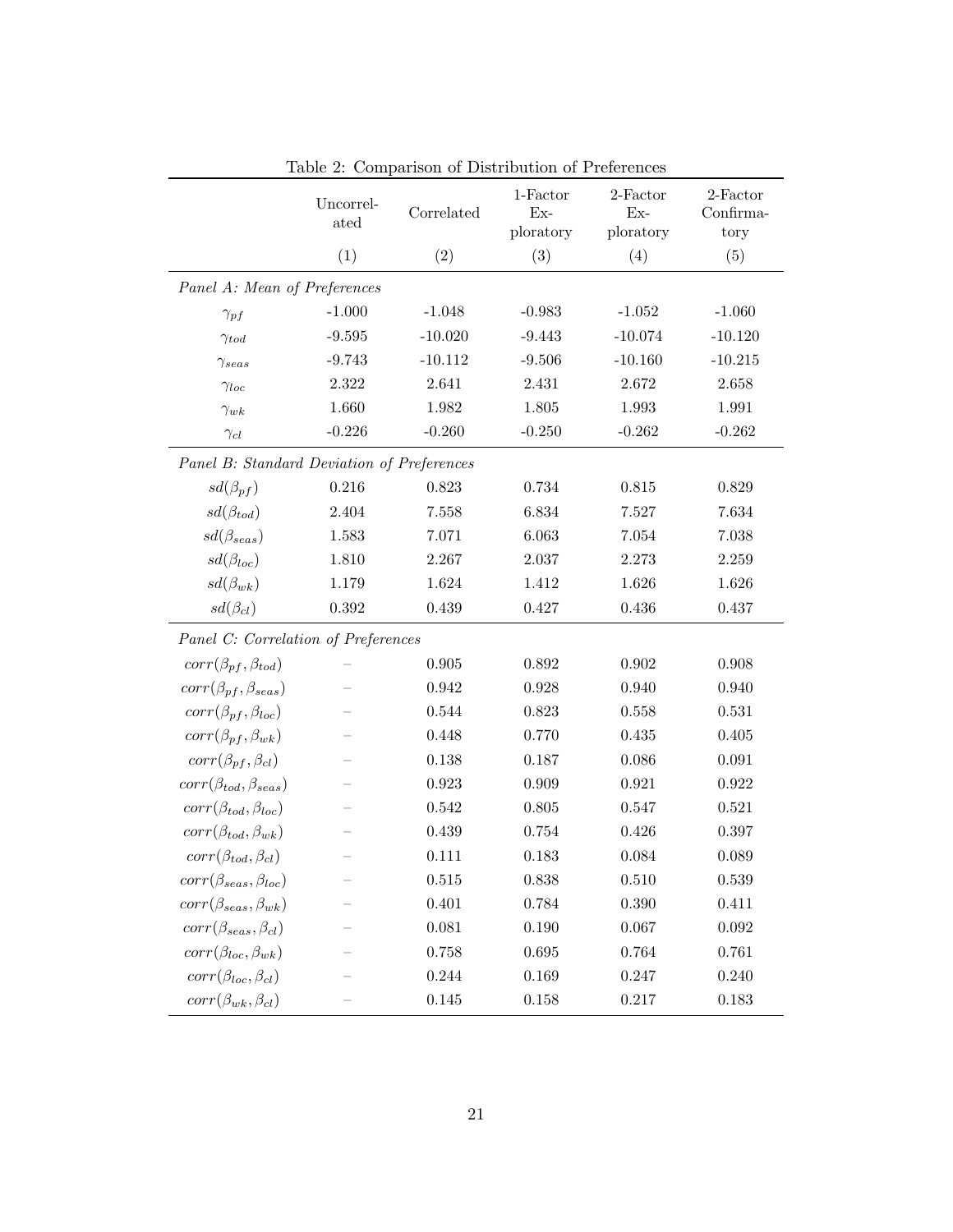<span id="page-21-0"></span>

|                    | Uncorrel-<br>ated | Correlated        | 1-Factor<br>$Ex-$<br>ploratory | 2-Factor<br>$Ex-$<br>ploratory | 2-Factor<br>Confirma-<br>tory |
|--------------------|-------------------|-------------------|--------------------------------|--------------------------------|-------------------------------|
|                    | (1)               | $\left( 2\right)$ | $\left( 3\right)$              | $\left(4\right)$               | $\left( 5\right)$             |
| No. of Parameters  | 12                | 27                | 18                             | 24                             | 20                            |
| No. of Iterations  | 112               | 341               | 150                            | 152                            | 146                           |
| Time               | 272s              | 825s              | 364s                           | 377s                           | 364s                          |
| Time per Iteration | 2.42s             | 2.42s             | 2.43s                          | 2.48s                          | 2.50s                         |
| Log-likelihood     | $-3739.8$         | $-3530.6$         | $-3554.5$                      | $-3533.3$                      | $-3535.8$                     |
| AIC                | 7503.5            | 7115.1            | 7145.0                         | 7114.5                         | 7111.6                        |
| <b>BIC</b>         | 7579.6            | 7286.2            | 7259.1                         | 7266.6                         | 7238.4                        |

Table 3: Comparison of Computation Time and Model Fit

Note: Each model used  $6,000$  pseudo-random draws to approximate the integral. Let p denote the number of parameter. AIC and BIC where computed as  $AIC = 2p - 2LL$  and BIC = ln(N × T)p – 2*LL* where  $N = 348, T = 12$ .

per iteration. On average, the factor models took about one-tenth of one second longer per iteration due to the numerical optimization. This implies that only around 5% of the total computation time is spent on the inner optimization. This low cost suggest that a stricter convergence criteria on the inner optimization is likely beneficial to the overall speed of the algorithm.

The last three rows in Table [3](#page-21-0) show the log-likelihood at the maximized values as well as the Akaike information criterion (AIC) and the Bayesian information criterion (BIC) for the five models. AIC and BIC are used frequently to determine the number of classes in latent class mixed logit models. In a similar vein, AIC and BIC can be applied here for model selection on covariance matrix design. Because the fully correlated model nests the other four models, it is guaranteed to have the highest likelihood value, however, this does not always imply that this is the preferred model.[7](#page-21-1) By applying a penalty to the unrestricted model because it contains more parameters, AIC and BIC allow us to determine if the improvements in the log-likelihood in the unrestricted model are the result of an improved understanding of the data or overfitting.<sup>[8](#page-21-2)</sup> In terms of AIC, which applies a smaller penalty than BIC, both the two factor exploratory and confirmatory models

<span id="page-21-1"></span><sup>7</sup>This is only true if a sufficient number of draws are used to simulate the surrogate function in estimation. Otherwise simulation error could generated a simulated log-likelihood of the fully correlated model with a lower value.

<span id="page-21-2"></span> ${}^8$ [Fiebig et al.](#page-24-2) [\(2010\)](#page-24-2) provide an interesting simulation to study the ability of AIC and BIC to recover the true preference model. They conclude that in general BIC is more reliable.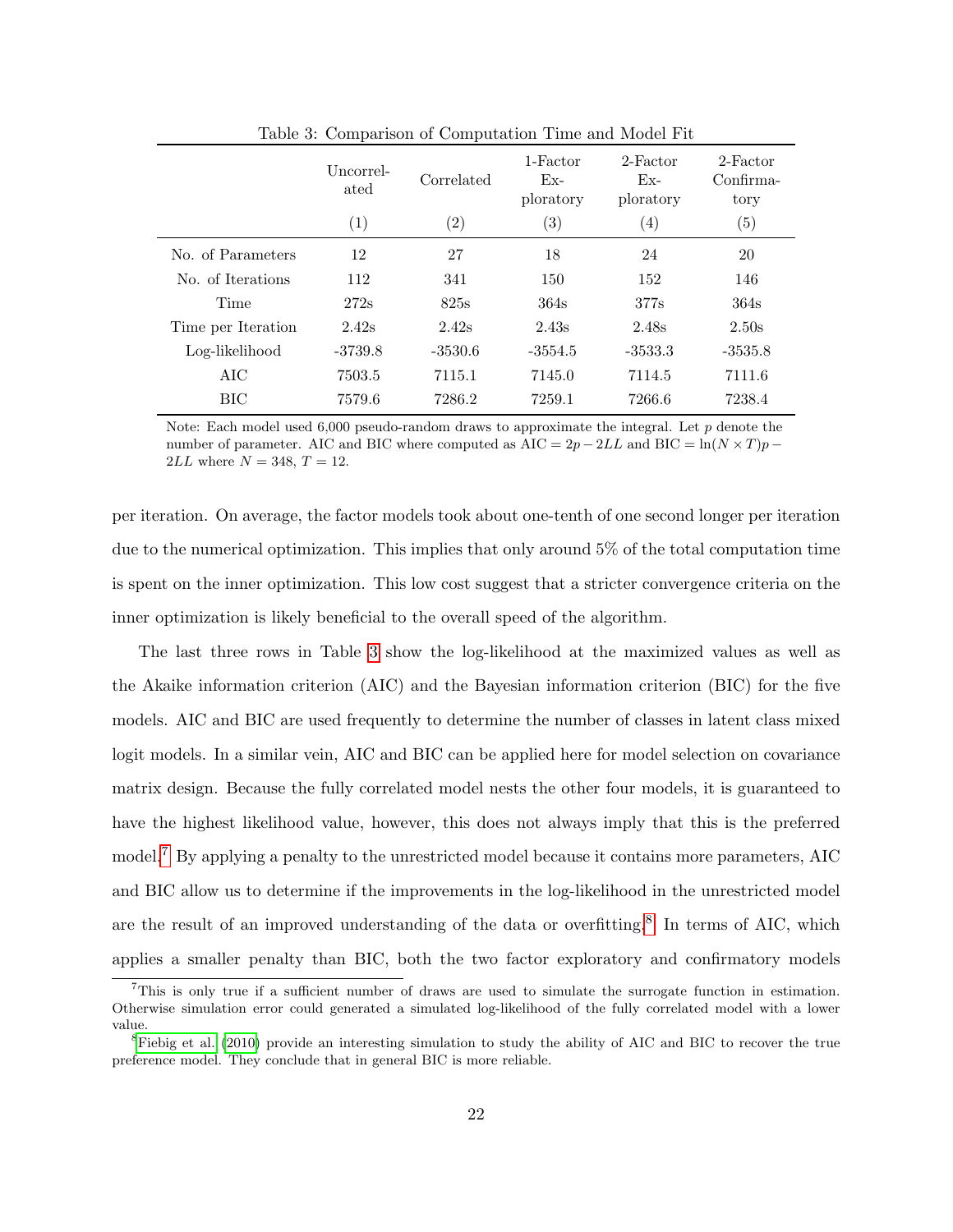are slightly preferred to the fully correlated model.<sup>[9](#page-22-0)</sup> However, in terms of BIC, which is most frequently used to compare latent class models [\(Bhat, 1997\)](#page-24-6), all three of the factor specifications perform better than the fully correlated model, even the 1-factor model. Despite the fact that the 1-factor model was not able to precisely mimic the estimates from the fully correlated model in Table [2,](#page-20-0) judging by the model fit, it was able to capture a significant amount of the preference heterogeneity with substantially fewer parameters, thus out performing the fully correlated model as well as the 2-factor exploratory model.

In terms of the five estimated models, the model with the lowest BIC was the 2-factor confirmatory model. This is not surprising given that this model produced heterogeneity in preferences very similar to the fully correlated model in Table [2](#page-20-0) and yet had 7 fewer parameters. The reasons the 2-factor confirmatory model performed so well is that we assumed that the factors could be split into a price dimension and a supplier dimension, which turned out to be a fairly accurate characterization of preferences. The results of the model are in Table [4.](#page-23-1) Panel A shows the covariance matrix of the factors. The price factor and the supplier factor have a strong positive correlation of 0.55, suggesting that consumers that are not very sensitive to price tend to have a stronger preference to their local utility or well-known companies. Panel B shows the factor loadings. Since we did not know which of the factors would be most important to preferences for contract length, these two loadings were estimated. These results indicate that although there is evidence of a positive correlation between price and contract length in Table [2,](#page-20-0) e.g. those that are less price sensitive tend to prefer longer contracts, this is a spurious correlation. While the price factor has no statistically significant effect on preferences for contract length, the loading on the supplier factor, 0.052, is statistically different from zero. This indicates that individuals that have strong preferences for local utilities also tend to like longer contracts. Thus the correlation of price and contract length occurs because they are both correlated through preference for local suppliers.

Finally, the last three columns in Panel B of Table [4](#page-23-1) shows the estimated variance of the preference residual for each attribute and calculates the percent of the total variance of preferences for that attribute that is explained by the factors. Nearly all of the variation in preferences over

<span id="page-22-0"></span> $9$ Recall that for AIC and BIC, smaller values are preferred since they are functions of the negative log-likelihood.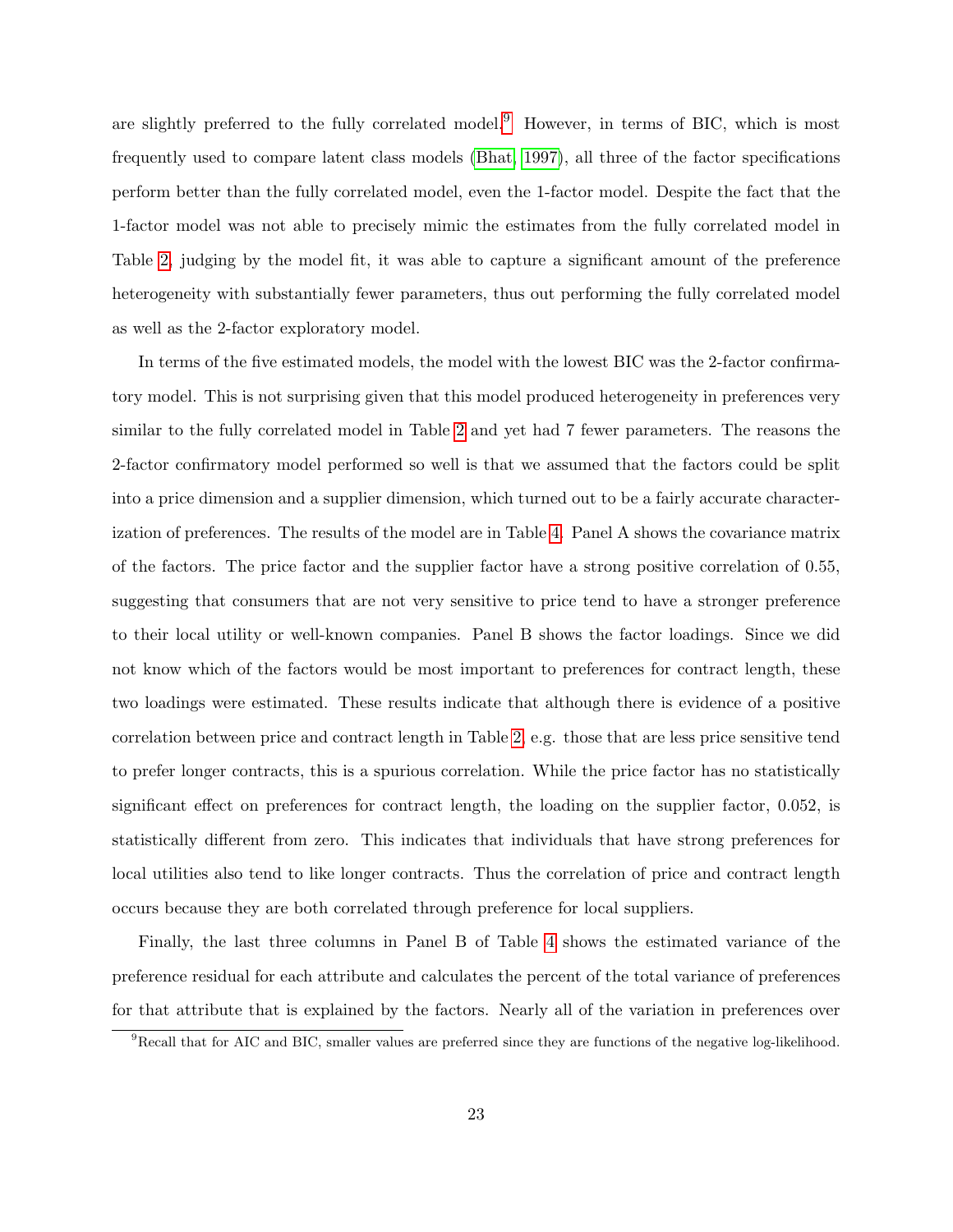<span id="page-23-1"></span>

Table 4: Estimates from 2-Factor Confirmatory Model

Panel B: Factor Loadings and Residual Variance

| Attribute | Loadings<br>Factor 1<br>$(\lambda_{k1})$ | Loadings<br>Factor 2<br>$(\lambda_{k2})$ | Residual<br>Variance<br>$(\omega_k^2)$ | Total<br>Variance | Percent of<br>Total<br>Variance<br>Explained<br>by Factors |
|-----------|------------------------------------------|------------------------------------------|----------------------------------------|-------------------|------------------------------------------------------------|
| pf        | $1^{\dagger}$                            | $0^{\dagger}$                            | 0.051<br>(0.010)                       | 0.688             | 93%                                                        |
| $_{tod}$  | 9.030<br>(0.397)                         | $0^{\dagger}$                            | 6.347<br>(1.047)                       | 58.277            | 89%                                                        |
| seas      | 8.617<br>(0.312)                         | $0^{\dagger}$                            | 2.248<br>(0.730)                       | 49.538            | 95%                                                        |
| loc       | $0^{\dagger}$                            | $1^{\dagger}$                            | 0.007<br>(0.803)                       | 5.103             | 100%                                                       |
| wk        | $0^{\dagger}$                            | 0.549<br>(0.095)                         | 1.109<br>(0.303)                       | 2.643             | 58%                                                        |
| cl        | $-0.030$<br>(0.072)                      | 0.052<br>(0.025)                         | 0.179<br>(0.023)                       | 0.191             | $6\%$                                                      |

Note: † indicates normalization. Standard errors in parenthesis computed using the cross-product of individual contributions of the gradient in Eq. [\(6\)](#page-11-0).

the price attributes are captured by the factors, while only 6% of the preference heterogeneity over the contract length attribute is explained by the factors.

# <span id="page-23-0"></span>6 Conclusion

Current techniques for estimating mixed logit models with normally distributed random coefficients are only suitable under the two extreme assumptions of either independent preferences or fully correlated preferences, which leaves a vast space of alternative models for preference heterogeneity inaccessible to researchers. This paper develops an EM algorithm for estimating factor structured covariance mixed logit models. Factor structured covariances provide a more parsimonious repre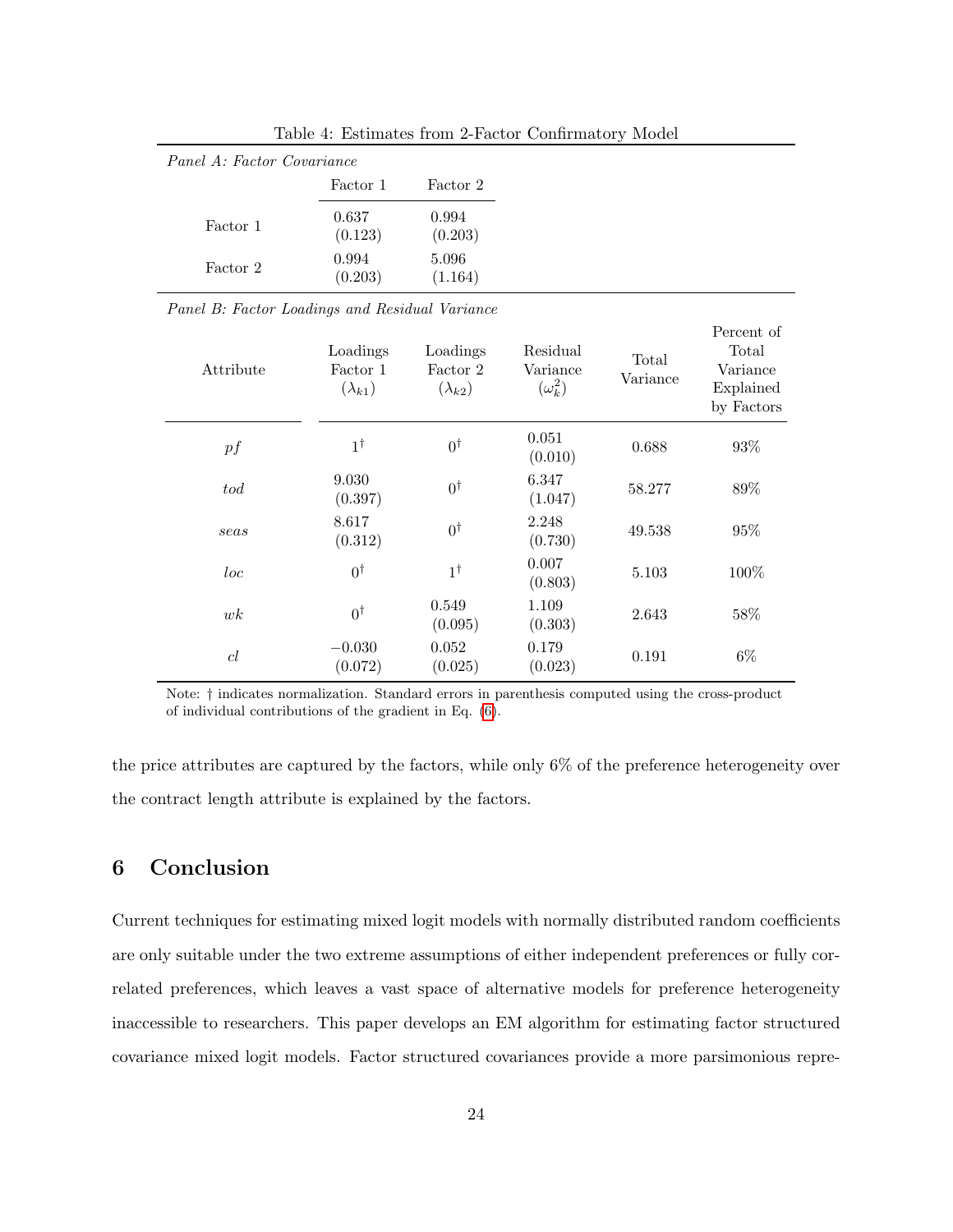sentation of correlation in preferences, resulting in fewer parameters and much faster computation times compared to models with a full covariance. An analysis of stated preference data for a six attribute choice model showed that a 1-factor covariance model outperformed the full covariance model in terms of BIC and took half the amount of time to estimate. These benefits would likely become even more substantial in choice models with 15 or 20 attributes given that the number of parameters in a full covariance model increases exponentially in the number of attributes while in the factor model the number of parameters only increases linearly in the number of attributes.

Finally, in addition to using factor models to reduce the number of parameters, confirmatory factor models allow the researcher to bring outside information to the model to investigate the underlying relationship among preference and directly test hypothesis about the sources of correlation. In an analysis of stated preference data from residential energy customers, a confirmatory factor model was estimated which stratified the factors in a similar dimension to the product attributes, i.e. pricing attributes and supplier attributes. This 2-factor confirmatory model greatly outperformed the exploratory factor models and the full covariance model in terms of BIC.

# References

- <span id="page-24-6"></span>C. R. Bhat. An endogenous segmentation mode choice model with an application to intercity travel. Transportation science, 31(1):34–48, 1997.
- <span id="page-24-5"></span>Y. Croissant. mlogit: multinomial logit model, 2013. URL [https://CRAN.R-project.org/](https://CRAN.R-project.org/package=mlogit) [package=mlogit](https://CRAN.R-project.org/package=mlogit). R package version 0.2-4.
- <span id="page-24-1"></span>T. Elrod and M. P. Keane. A factor-analytic probit model for representing the market structure in panel data. Journal of Marketing Research, pages 1–16, 1995.
- <span id="page-24-2"></span>D. G. Fiebig, M. P. Keane, J. Louviere, and N. Wasi. The generalized multinomial logit model: accounting for scale and coefficient heterogeneity. Marketing Science, 29(3):393–421, 2010.
- <span id="page-24-3"></span>J. Huber and K. Train. On the similarity of classical and bayesian estimates of individual mean partworths. Marketing Letters, 12(3):259–269, 2001.
- <span id="page-24-4"></span>J. James. MM algorithm for general mixed multinomial logit models. Journal of Applied Econometrics, 32(4):841–857, 2017.
- <span id="page-24-0"></span>M. Keane and N. Wasi. Comparing alternative models of heterogeneity in consumer choice behavior. Journal of Applied Econometrics, 28(6):1018–1045, 2013.